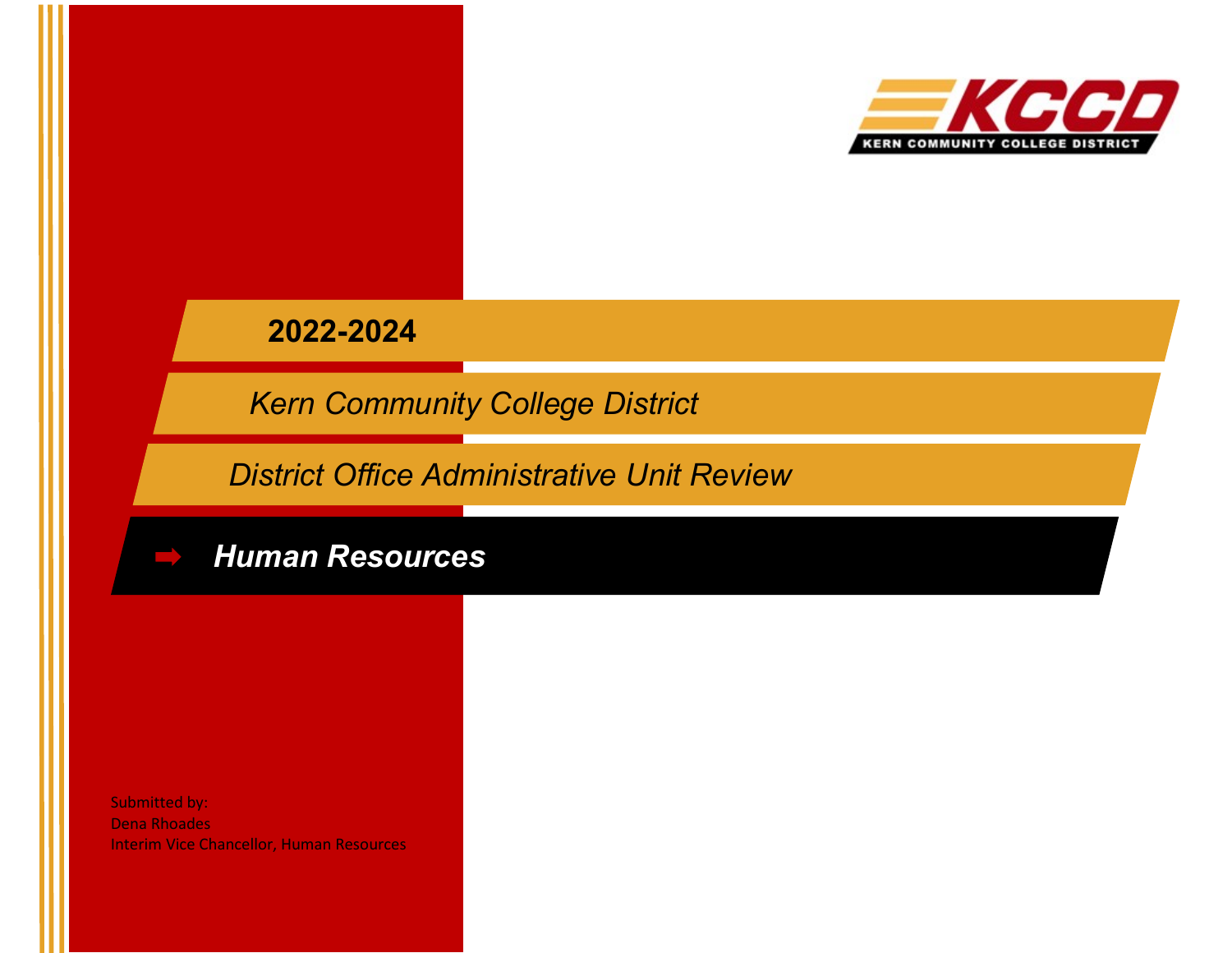# **2021-2023 District Office Administrative Unit Review for: Human Resources Department**

#### **Executive Summary**

a) In one paragraph or with bullet points, summarize the key points learned in this evaluation. *Jlist the highlights of the document]* 

The Human Resources Department is comprised of four departments including Human Resources, Payroll, Benefits, and Risk Management.

During this evaluation period, the department experienced the following:

- Transitioned from in person work to remote work for the entire department and then transitioned to hybrid schedule due to COVID-19
- Implementation of COVID-19 vaccine requirement
- COVID-19 leave processing and safety protocols
- Revised and approved EEO Plan
- Implementation of Student Employment Electronic Personnel Action Form (EPAF)
- Implementation of NeoEd applicant tracking system
- Continuation of an evaluation tool (EvaluationKIT)
- Continued working on improving process/procedures
- Continued working on creating a positive relationship with CCA and CSEA
- Budget Planning
- HRIS improvements moving the Faculty Load and Compensation module forward for automated processing and the planning of the dissolution of Schedule Plus
- Implementation of Property and Liability Insurance Carrier transition in 2020-2021 from Self Insured School of California (SISC) to Statewide Association of Community Colleges (SWACC).
- Implementation of Keenan Safe Colleges Training Platform (SWACC)
- Provided Sexual Harassment Training to all employees
- Re-establishment of Districtwide Safety Committee (COVID-19 Response Team)
- Went live with Banner Document Management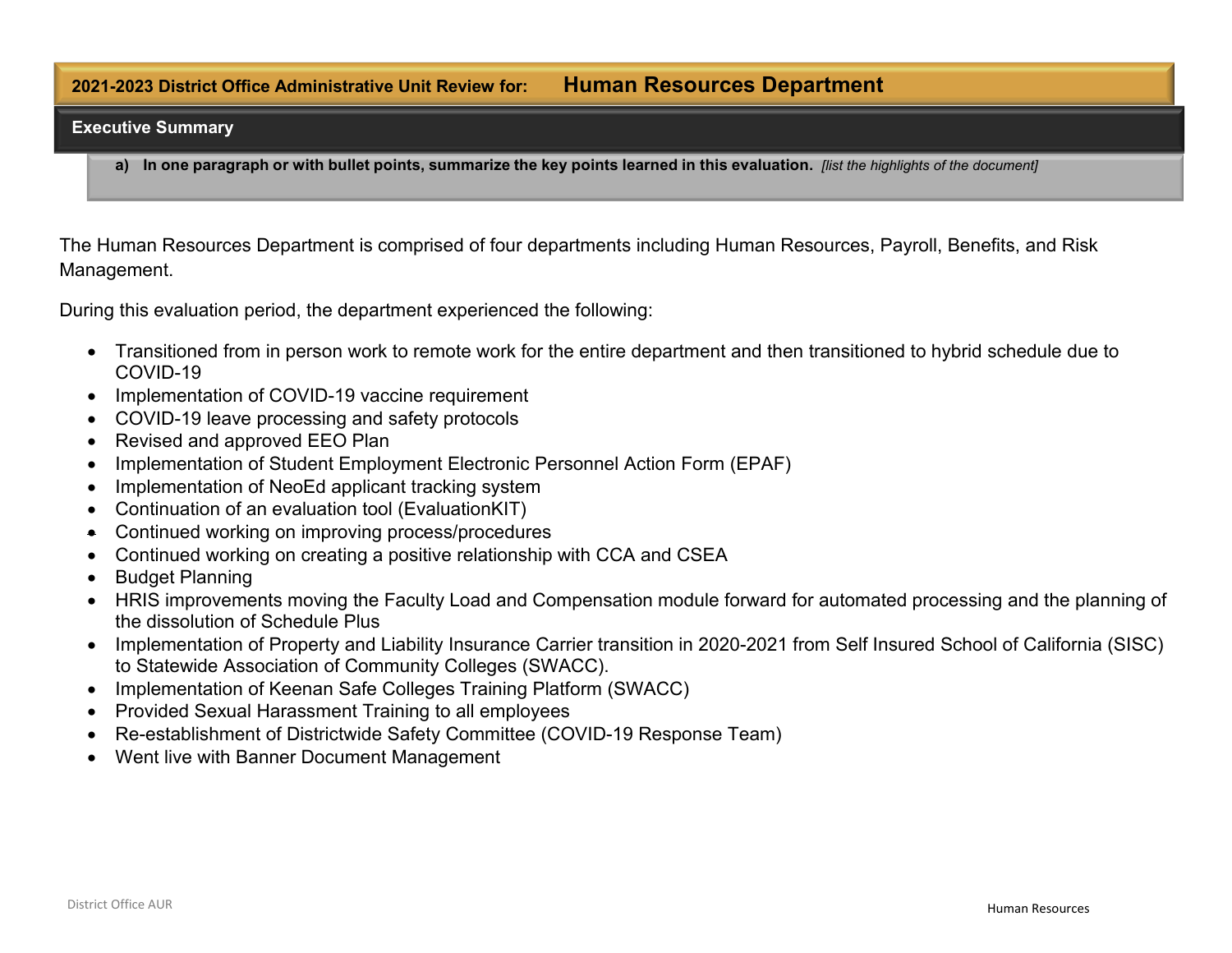**a) Provide a brief abstract or synopsis of your unit's current circumstances and future needs. Please** include any college priorities that affect your unit, and **the connection to college planning and priorities.**

The Human Resources Department has been progressing well and the state of the department is healthy.

Current Needs:

- Continued implementation of Lean Six Sigma District Office pilot program focused on improving efficiencies and effectiveness
- Develop a consistent communication plan of payroll timelines and deadlines district-wide
- Develop a process guide for managers across the district
- Review our communication of health and welfare benefits to our employees including retirees
- Ensure the District Human Resources Department is following timelines for all districtwide committees in which it is responsible for leading
- Implement electronic leave process to replace paper absence forms
- Continue to create and implement electronic personnel action forms
- Implement electronic onboard and exit processes
- Create electronic processes for temporary employees
- Complete scanning personnel documents into Banner Document Management (BDM)
- Set up and track Worker's Compensation cases in Banner
- Set up and track grievances in Banner
- Review and ensure the department has the correct Cognos reports
- Research out of state employment
- Review and update outdated job descriptions

Future Needs:

- Replacing the vacant Human Resource leadership positions
- Review our process for handling districtwide Title IX and other employee/student complaints
- Succession planning for employees in the department
- Expand our health and welfare benefit educational opportunities related to benefit and retirement education for all employees
- Support all employees with providing comprehensive professional development as appropriate to their position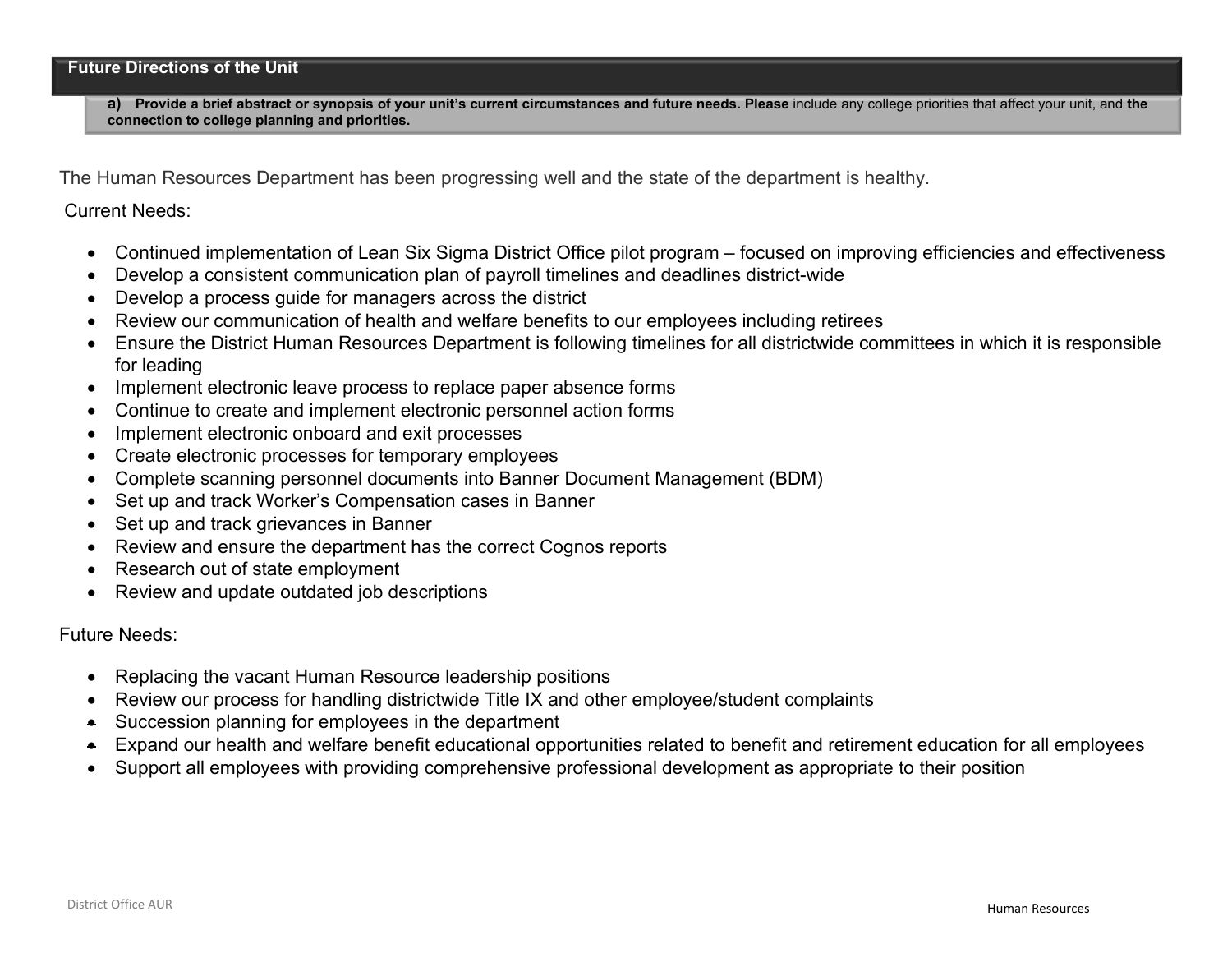### **Section One: Unit Overview**

a) What is the purpose of the unit and what populations (internal and external) are served by the unit? [why does the unit exist and how does the unit support the mission and vision of the Kern Community College District; who benefits directly from the services provided by the unit

Human Resources strategically partners with the District's community to build and support an outstanding workforce dedicated to student success.

The Human Resources Department is dedicated to providing professional, confidential and cost-effective assistance to all employees and other customers in the areas of recruitment and retention of academic, classified and administrative employees. Our responsibilities include new hire orientation, employee benefits, employee/labor relations, collective bargaining, safety, salary administration, job classification, Board and Human Resources policy, employee discipline and terminations, workers' compensation, training and equal employment opportunity.

Human Resources serves a dual role: as an internal consultant to management on HR-related matters and as an advocate for employees. Human Resources is wholly committed to the development and implementation of HR programs that will assist or enable employees to better serve the greater learning community of the Kern Community College District.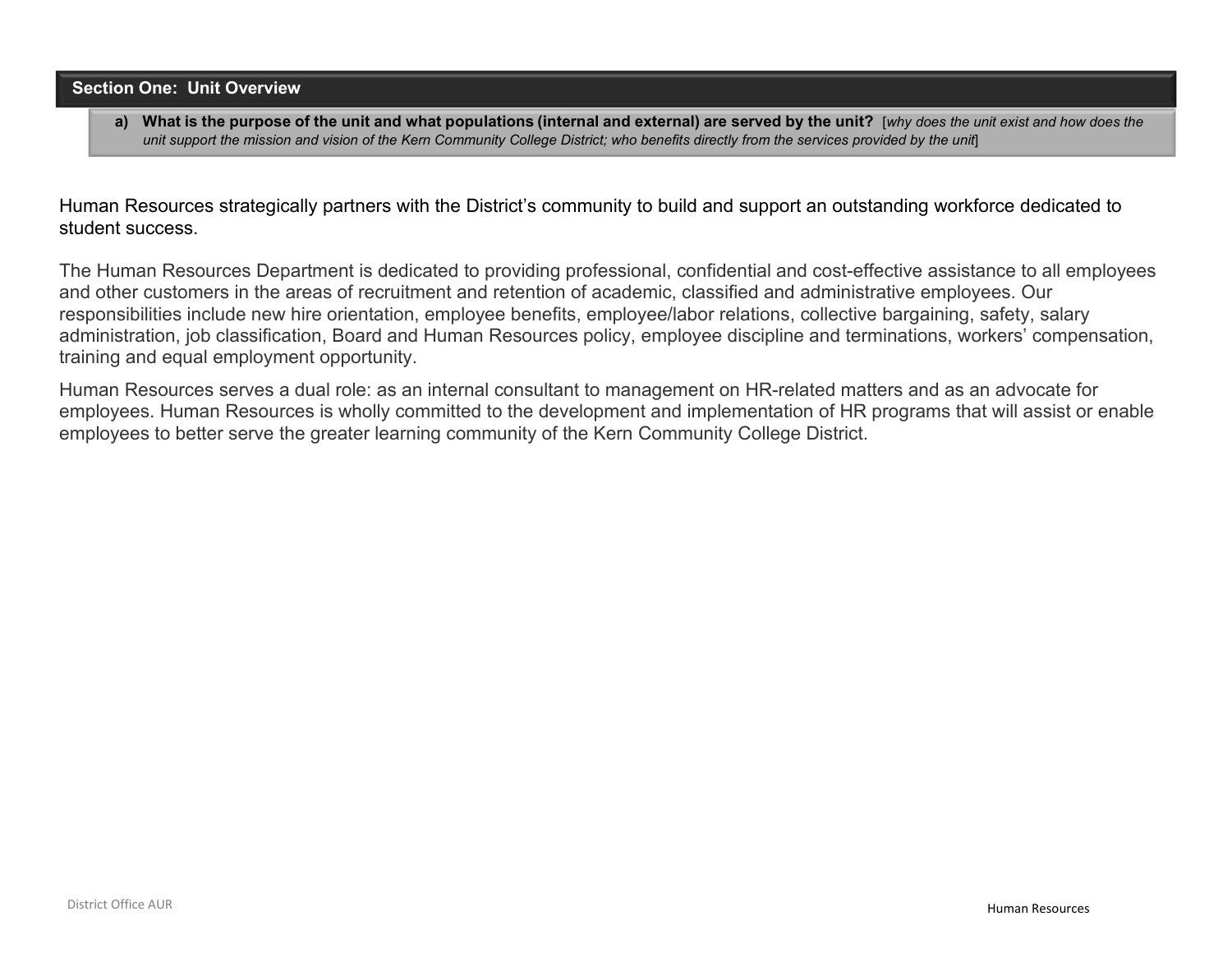### **a Section One: Unit Overview** *(continued)*

**b) Describe how the unit supports the colleges in achieving their mission and their efforts to improve student learning and achievement.** 

Human Resources strategically partners with the District's community to build and support an outstanding workforce dedicated to student success.

As a strategic partner in District operations, Human Resources endeavors to provide customer-centric services to internal and external stakeholders in key focus areas including: talent acquisition, on-boarding, labor relations, employee relations, performance management, benefits administration, leave of absence administration, reasonable accommodations, workplace safety/workers' compensation, HRIS, record management, payroll administration, policy and procedure administration and professional development.

The Human Resources Department has revolutionized the way we administer our hiring process by moving to an e-Human Resources environment, which includes electronic processes from the start of the recruitment process to the end-result of the employee lifecycle. The department implemented NeoEd, an applicant tracking system that is robust and will meet the needs of the district. All onboarding documents are electronic and the process is much more efficient than the paper process that was in place previously. The department will continue to implement components of the product.

This e-Human Resources environment will also enable Human Resources to better track our diversity efforts position by position to see if we are reaching a diverse audience for each position in the District, furthering the District's EEO plan and better reflecting the student population we serve.

Human Resources is the first and last point of contact for every employee in our District. The experience our new and departing employees have with Human Resources defines us as an organization, and Human Resources seeks to make sure all employees have an excellent customer service experience with HR.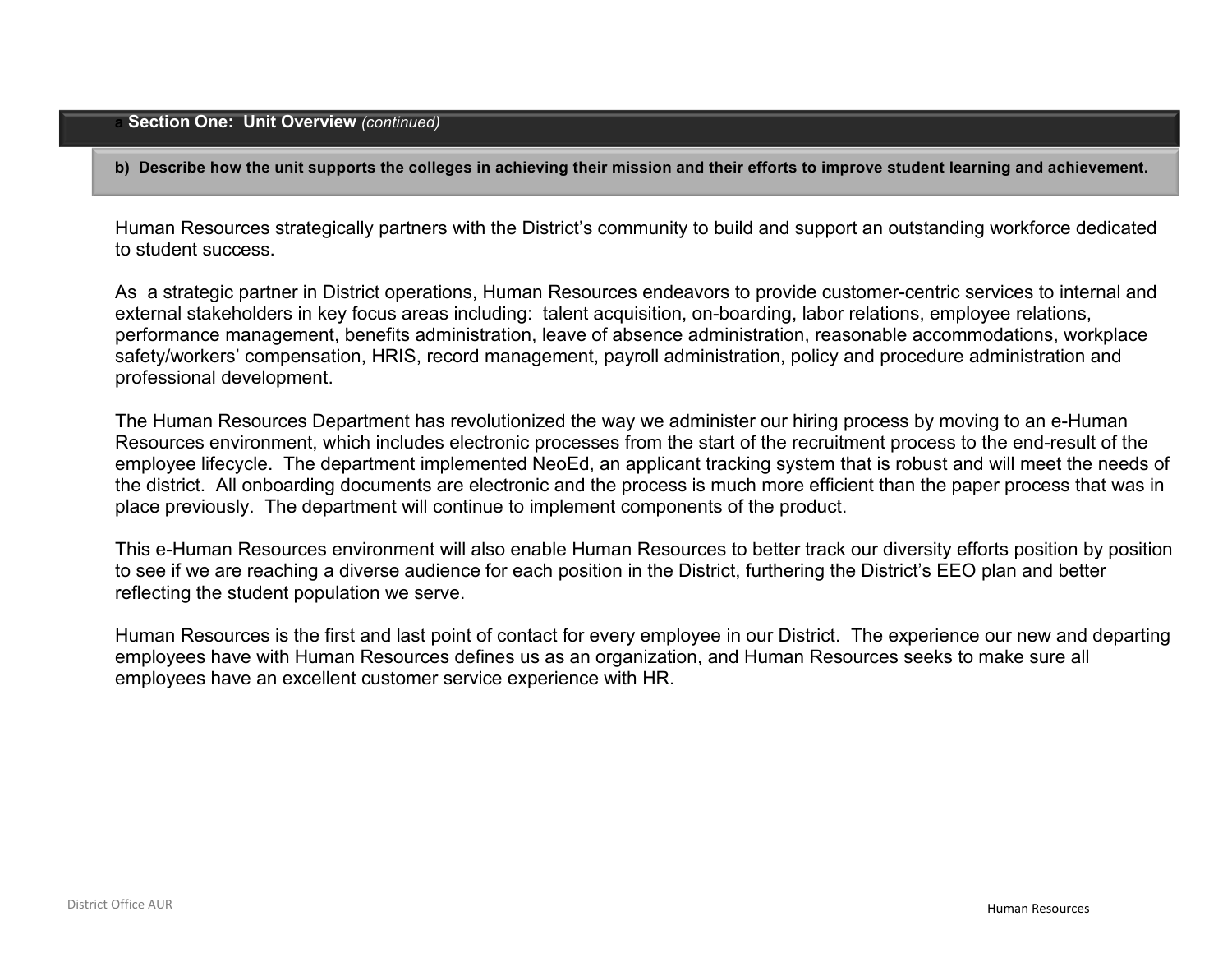## **Section One: Unit Overview** *continued*

#### **c) How is the unit structured within the district?**

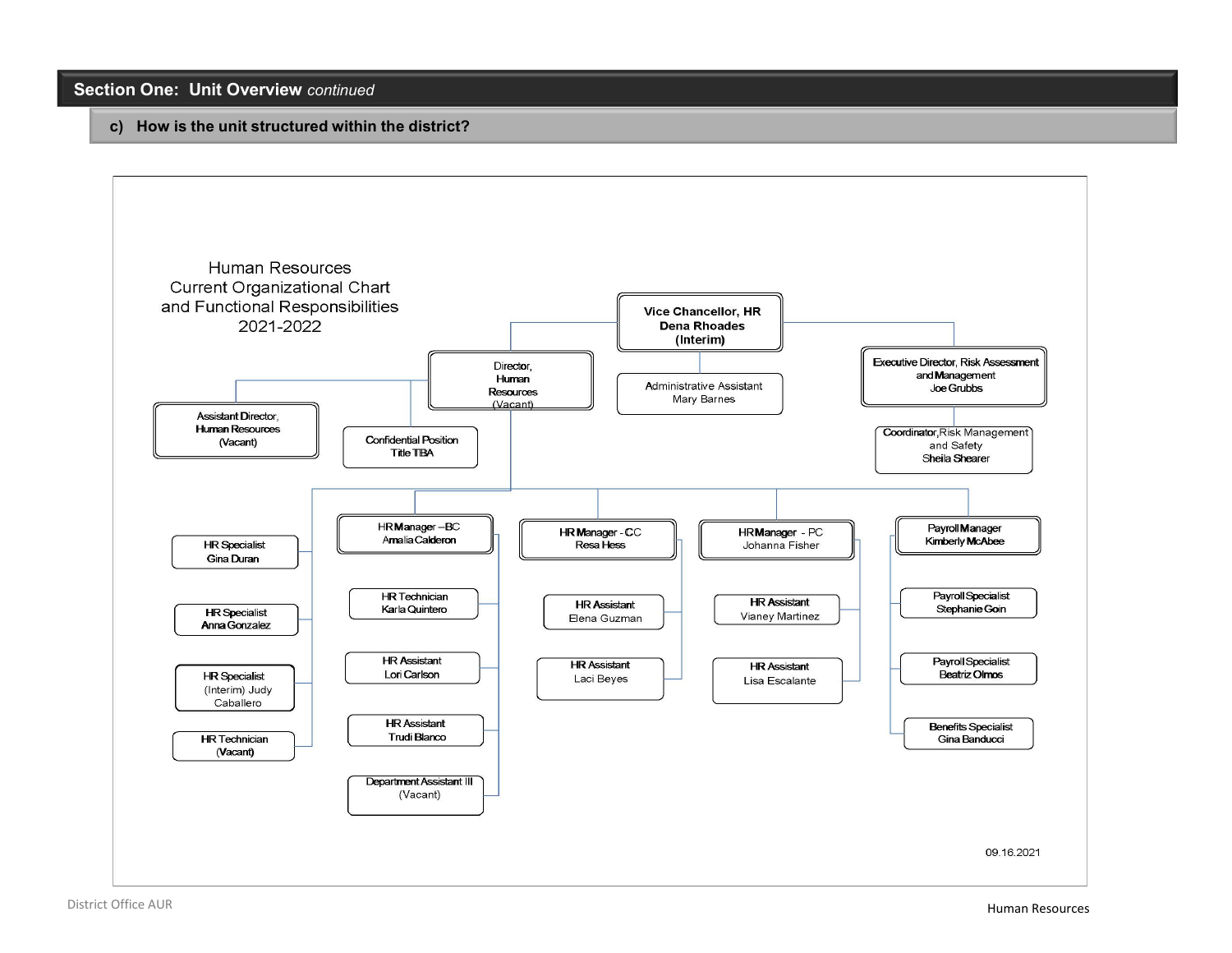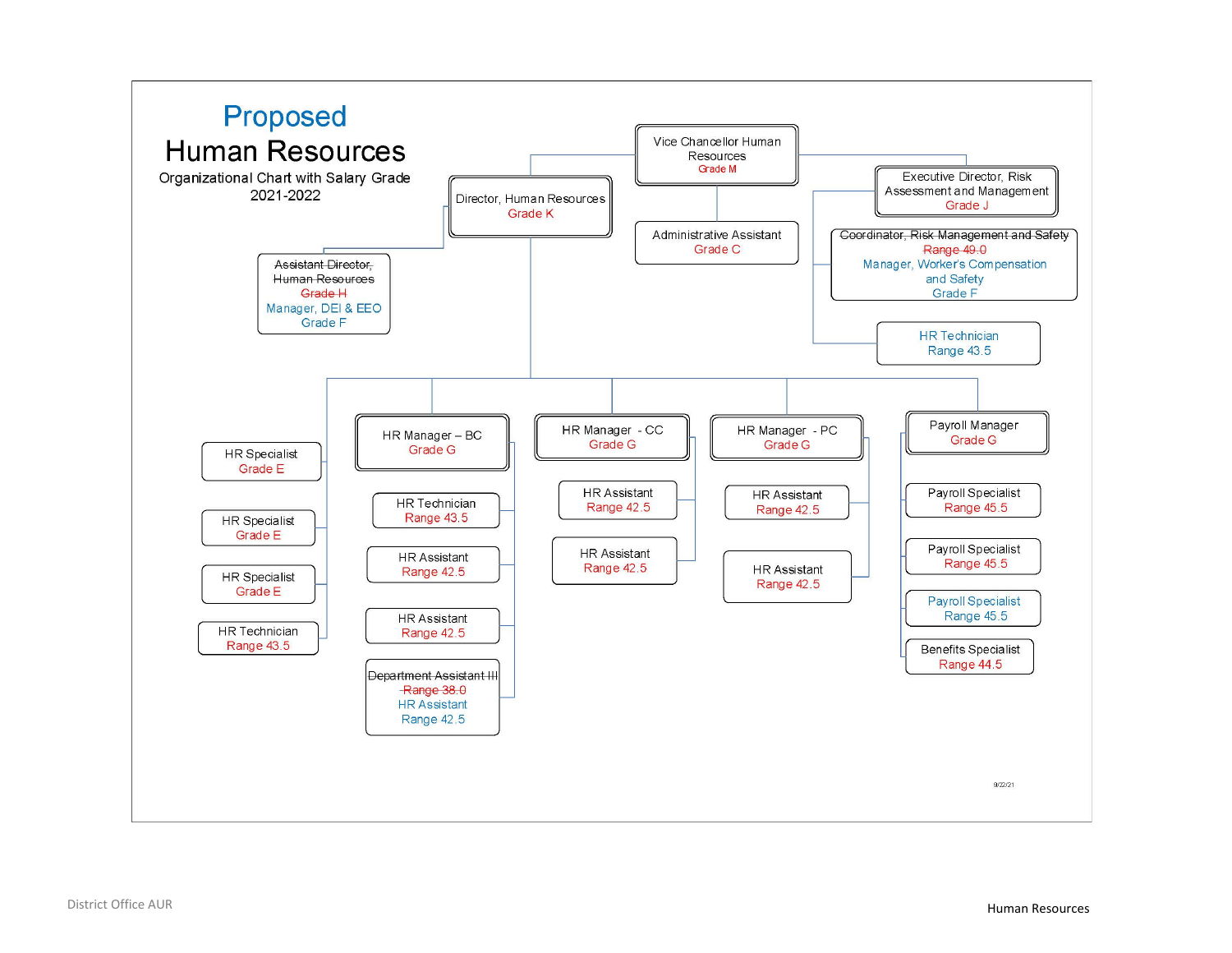# **a Section One: Unit Overview** *(continued)*

**d) For the positions included in the unit's organizational chart, please provide a brief description of what primary processes or areas each position is responsible for as it relates to the work of the unit, district and colleges.**

| <b>Position</b>                               | <b>Primary Functions/Processes</b>                                                                                                                                    | <b>Supplemental Functions/Processes</b>                                                                                                            | <b>Additional notes</b>                                                            |
|-----------------------------------------------|-----------------------------------------------------------------------------------------------------------------------------------------------------------------------|----------------------------------------------------------------------------------------------------------------------------------------------------|------------------------------------------------------------------------------------|
| Vice Chancellor, HR                           | Plan, organize, and direct                                                                                                                                            | Develop, implement and                                                                                                                             | Provides strategic policy                                                          |
|                                               | the District's comprehensive                                                                                                                                          | document policies and                                                                                                                              | direction for HR operations                                                        |
|                                               | human resources                                                                                                                                                       | procedures for academic,                                                                                                                           |                                                                                    |
|                                               | management and employee<br>relations program                                                                                                                          | management, and classified<br>employees                                                                                                            | <b>Ensure that Human</b><br>Resources serves as a<br>strategic partner to District |
|                                               |                                                                                                                                                                       | Manage affirmative action and<br>staff diversity                                                                                                   | and College leadership                                                             |
|                                               |                                                                                                                                                                       | Act as Chief Negotiator with<br>labor unions                                                                                                       |                                                                                    |
|                                               |                                                                                                                                                                       | <b>Ensure Compliance with</b><br><b>Collective Bargaining</b><br>Agreements, state and federal<br>laws, etc.                                       |                                                                                    |
|                                               |                                                                                                                                                                       | Oversee District payroll, risk<br>management, and HR<br>operations                                                                                 |                                                                                    |
| <b>Executive Director, Risk</b><br>Management | Under the direction of the<br>Vice Chancellor, HR,<br>responsible for the<br>assessment and<br>management of risk in<br>District operations,<br>excluding finance and | Oversee worker's<br>compensation, ADA compliance,<br>and reasonable<br>accommodations<br>Lead and oversee internal<br>district investigations into | Ensure the District manages<br>and mitigates risk<br>appropriately                 |
|                                               | information technology                                                                                                                                                | complaints involving                                                                                                                               |                                                                                    |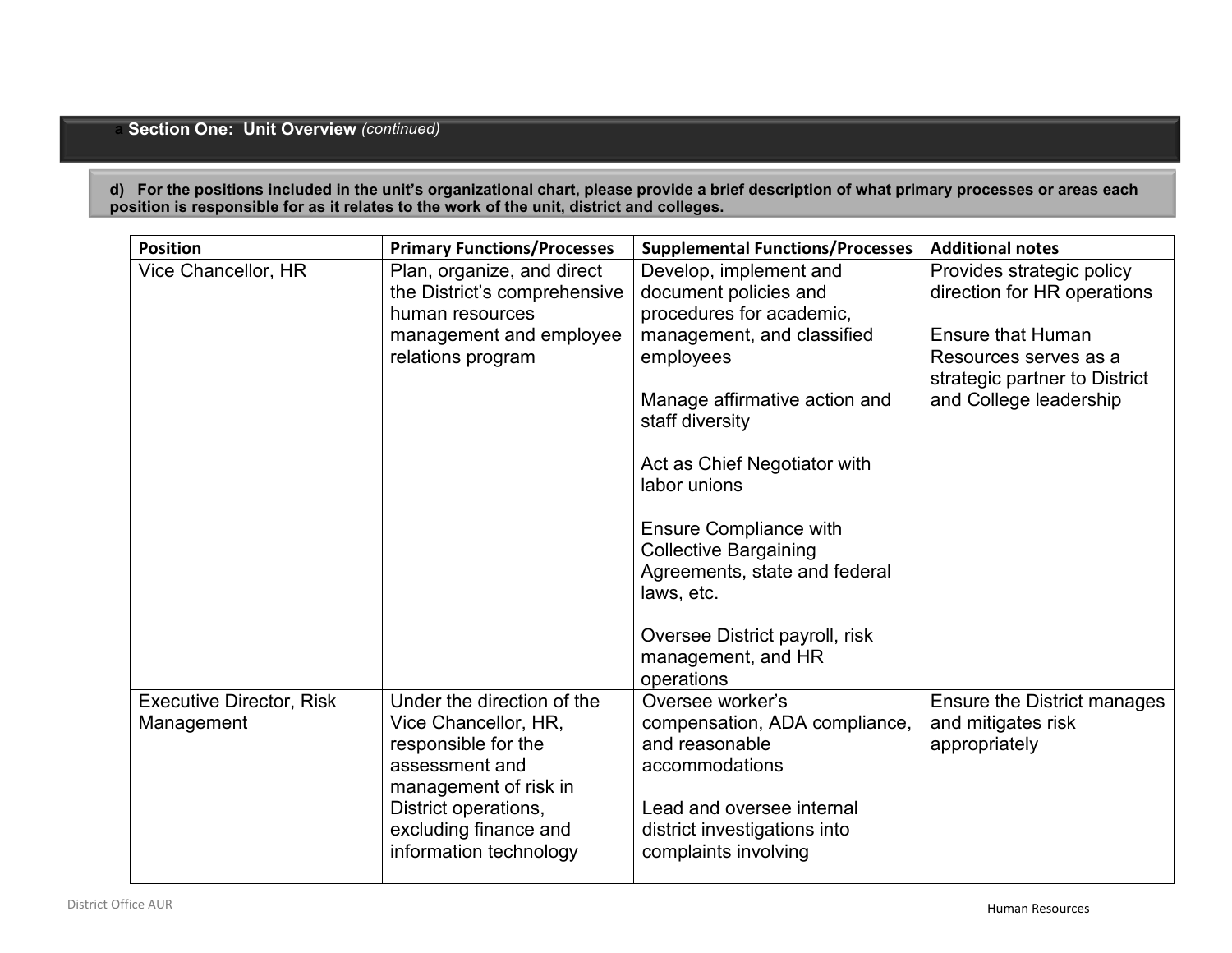|                           |                                                                                                                                                                                                                        | discrimination, harassment, Title<br>IX violations, etc.<br>Oversee, monitor, and ensure<br>compliance with safety and<br>other required trainings<br><b>Districtwide</b><br><b>Oversees Property and Liability</b><br>program                                                                                                                                                                                                                                                                                                   |                                                                                                                                                                                                                 |
|---------------------------|------------------------------------------------------------------------------------------------------------------------------------------------------------------------------------------------------------------------|----------------------------------------------------------------------------------------------------------------------------------------------------------------------------------------------------------------------------------------------------------------------------------------------------------------------------------------------------------------------------------------------------------------------------------------------------------------------------------------------------------------------------------|-----------------------------------------------------------------------------------------------------------------------------------------------------------------------------------------------------------------|
| Director, Human Resources | Under the direction of the<br>Vice Chancellor, HR, plan,<br>direct, manage, supervise<br>and oversee the daily<br>activities and operations of<br>the District's Human<br>Resources and employee<br>benefits functions | Oversee and supervise Human<br>Resources operations<br><b>Districtwide</b><br>Supervise and direct activities<br>for recruitment, as well as HR<br>staff at college campuses<br>Coordinate recruitment and<br>selection, classification and<br>compensation for all District staff<br>and faculty positions<br>In coordination with the Vice<br>Chancellor, HR, manage labor<br>relations and collective<br>bargaining<br>Monitor, evaluate, recommend<br>and implement changes to<br>service delivery methods and<br>procedures | Provides operational and<br>strategic leadership in the<br><b>Human Resources</b><br>Department<br><b>Ensure that Human</b><br>Resources serves as a<br>strategic partner to District<br>and College leadership |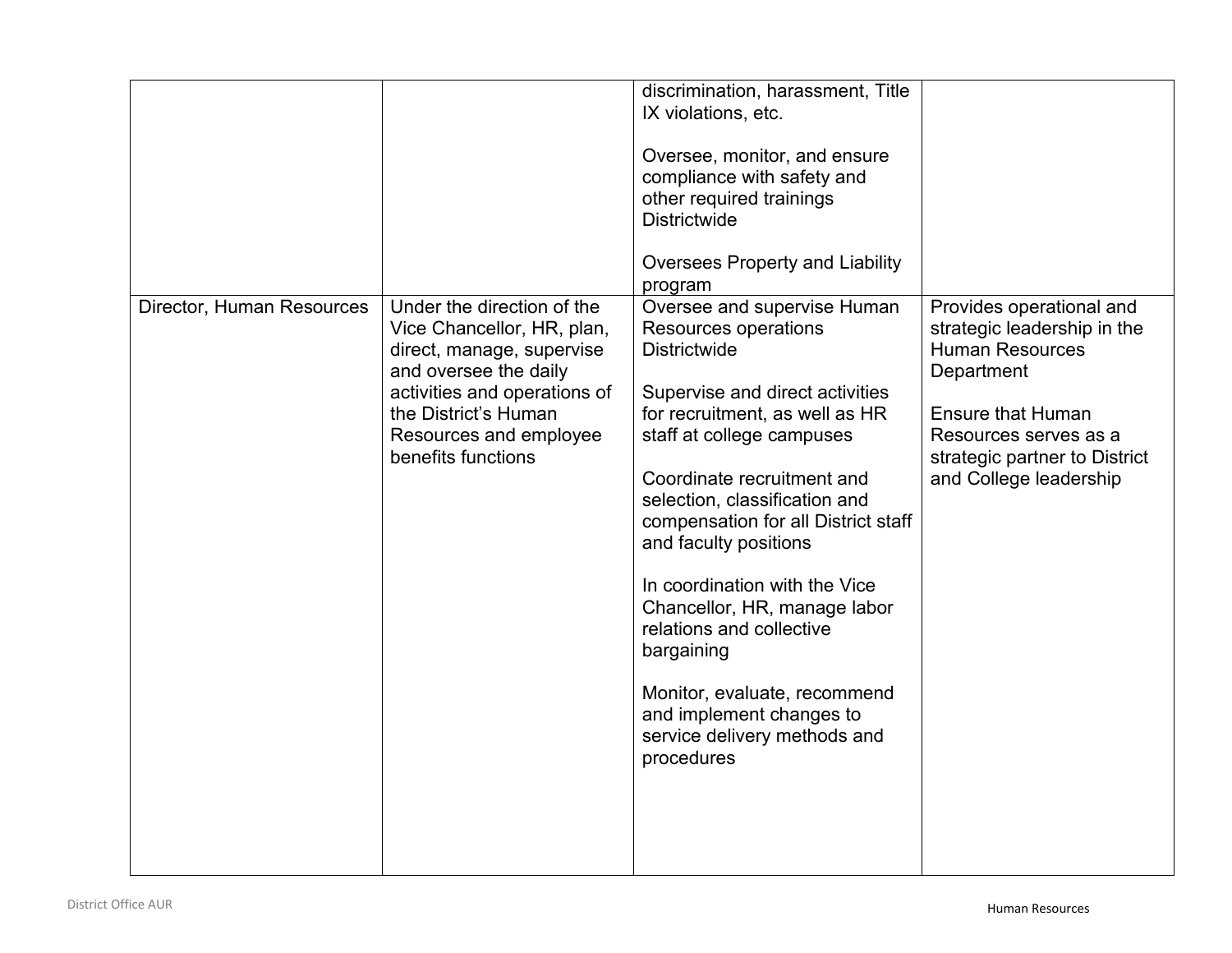| Payroll Manager                                       | Under the direction of the<br>Vice Chancellor, HR<br>manage the payroll<br>department to assure<br>various payrolls are<br>processed correctly and<br>ensure employees are paid<br>timely | Oversee payroll specialists<br>regarding payroll processing<br>Oversee benefit specialist<br>regarding benefit administration<br>Ensure payroll deductions are<br>accurate<br><b>Ensure CalSTRS and CalPERS</b><br>contributions are accurate                                                                                                                                                                                                                                                                                                                                                                                            | Serves as primary<br>management representative<br>for pay issues Districtwide                                                   |
|-------------------------------------------------------|-------------------------------------------------------------------------------------------------------------------------------------------------------------------------------------------|------------------------------------------------------------------------------------------------------------------------------------------------------------------------------------------------------------------------------------------------------------------------------------------------------------------------------------------------------------------------------------------------------------------------------------------------------------------------------------------------------------------------------------------------------------------------------------------------------------------------------------------|---------------------------------------------------------------------------------------------------------------------------------|
| <b>Assistant Director -</b><br><b>Human Resources</b> | Under the direction of the<br>Director, Human<br>Resources, provide HR<br>leadership and support at<br><b>College Level</b>                                                               | according to pension rules<br>Oversee position management,<br>recruitment and hiring at the<br>Campus level<br>Track and ensure compliance<br>with employee evaluations<br>Train College management<br>team on compliance issues<br>related to personnel, hiring,<br>payroll, and investigations;<br>ensure Campus remains<br>compliant in personnel and HR<br>matters<br>Investigate complaints, address<br>performance management, and<br>discipline<br>Assist Vice Chancellor, HR, and<br>Director, HR with labor relations<br>and negotiations<br>Serves as HR expert in Banner,<br><b>Banner Security &amp; Banner</b><br>processes | Serves as primary Human<br>Resources support and<br>information to the campus<br>and assists with district-<br>wide HR projects |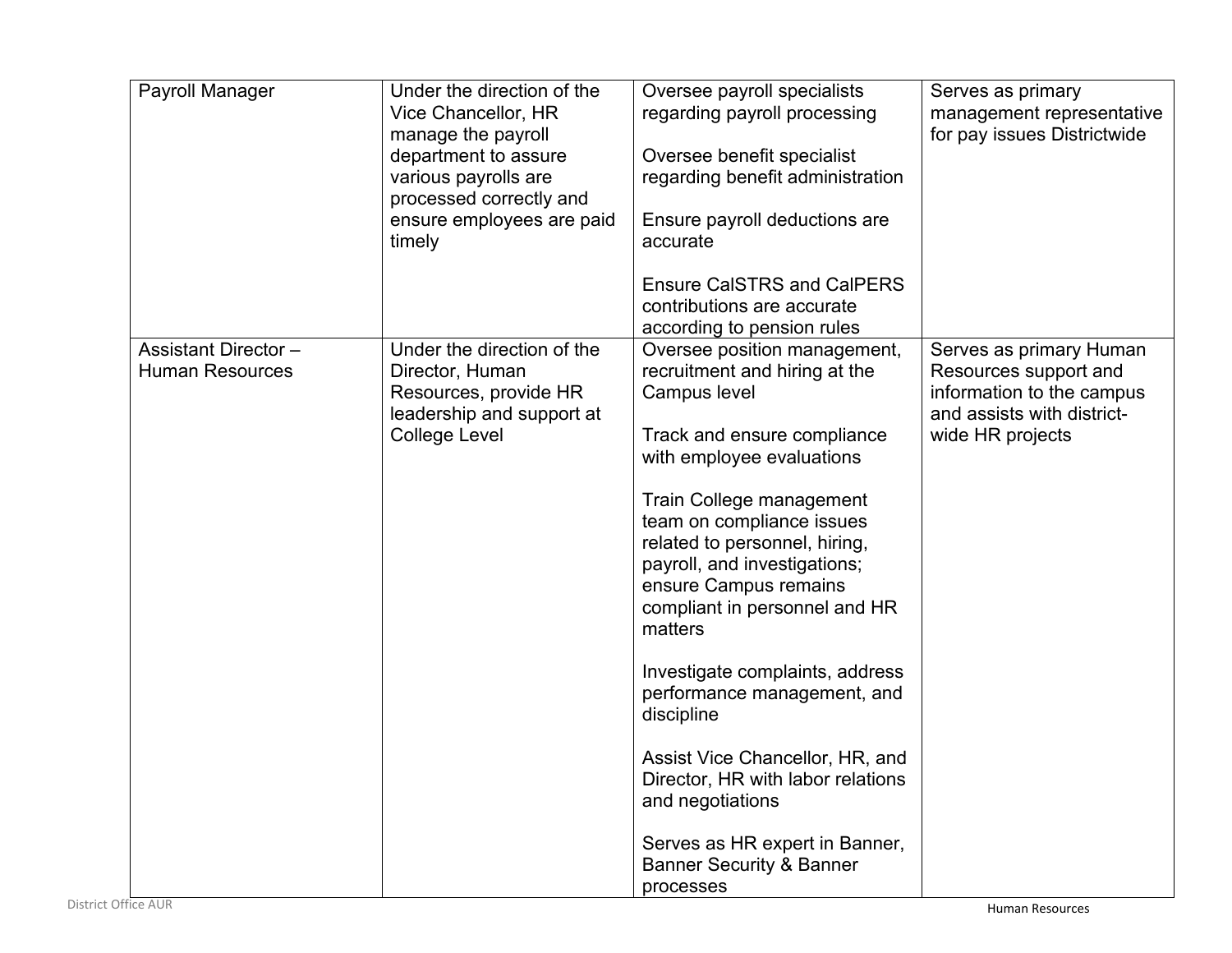| Human Resources Manager<br>- Bakersfield College | Under the direction of the<br>Director, Human<br>Resources, provide HR<br>leadership and support at<br><b>College Level</b> | Oversee position management,<br>recruitment and hiring at the<br>Campus level<br>Track and ensure compliance<br>with employee evaluations<br>Train College management<br>team on compliance issues<br>related to personnel, hiring,<br>payroll, and investigations;<br>ensure Campus compliance in<br>personnel and HR matters                                                                                 | Serves as primary Human<br>Resources support and<br>information to the campus |
|--------------------------------------------------|-----------------------------------------------------------------------------------------------------------------------------|----------------------------------------------------------------------------------------------------------------------------------------------------------------------------------------------------------------------------------------------------------------------------------------------------------------------------------------------------------------------------------------------------------------|-------------------------------------------------------------------------------|
|                                                  |                                                                                                                             | Investigate complaints, address<br>performance management, and<br>discipline<br>Assist Vice Chancellor, HR and<br>Director, HR, with managing<br>labor relations at the College                                                                                                                                                                                                                                |                                                                               |
| Human Resources Manager<br>- Cerro Coso College  | Under the direction of the<br>Director, Human<br>Resources, provide HR<br>leadership and support at<br><b>College Level</b> | Oversee position management,<br>recruitment and hiring at the<br>Campus level<br>Track and ensure compliance<br>with employee evaluations<br>Train College management<br>team on compliance issues<br>related to personnel, hiring,<br>payroll, and investigations;<br>ensure Campus compliance in<br>personnel and HR matters<br>Investigate complaints, address<br>performance management, and<br>discipline | Serves as primary Human<br>Resources support and<br>information to the campus |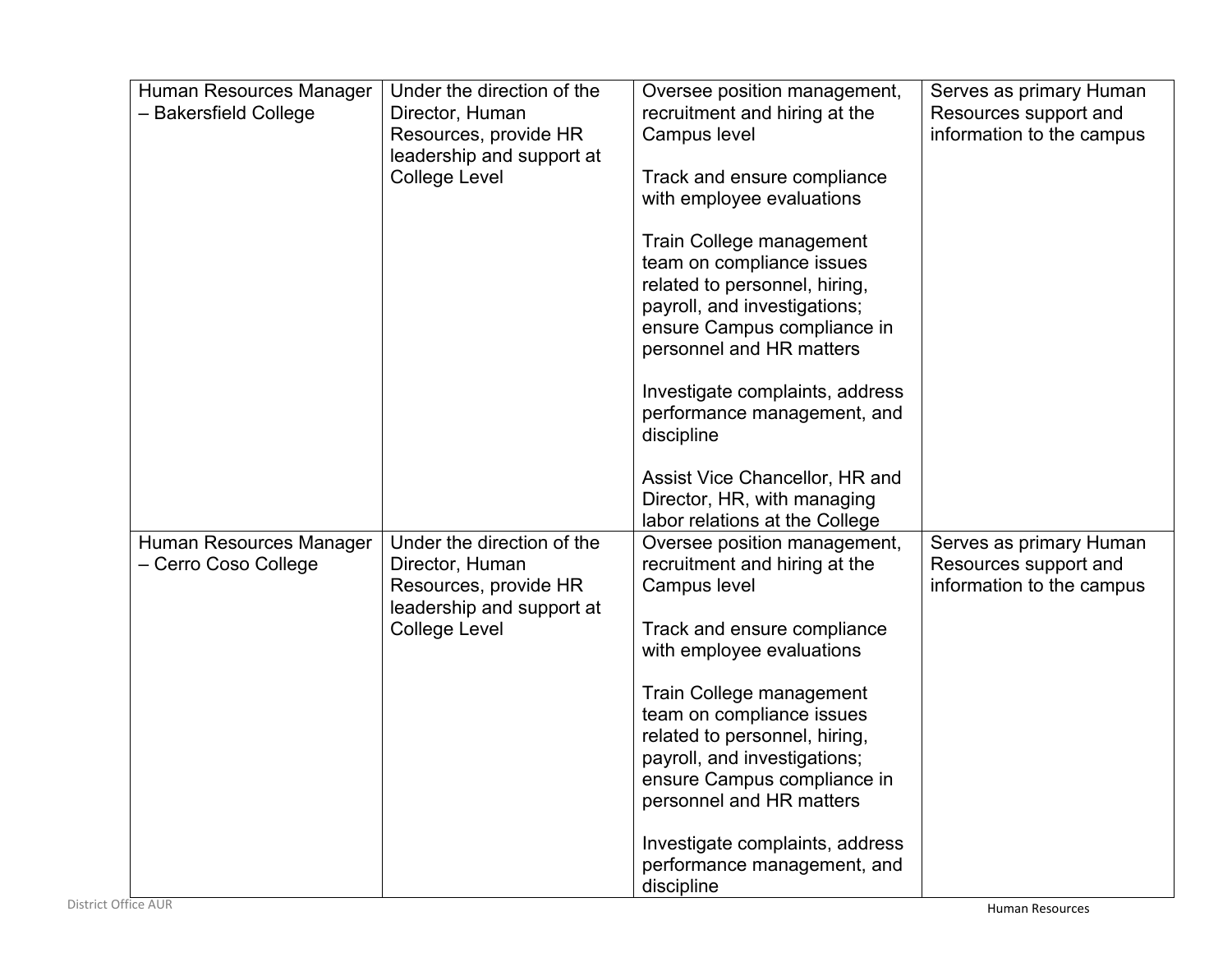|                                                  |                                                                                                                                  | Assist Vice Chancellor, HR and<br>Director, HR, with managing<br>labor relations at the College                                                                                                                                                                                                                                                                                                                                                                                                                                                        |                                                                                                                                                                                                                 |
|--------------------------------------------------|----------------------------------------------------------------------------------------------------------------------------------|--------------------------------------------------------------------------------------------------------------------------------------------------------------------------------------------------------------------------------------------------------------------------------------------------------------------------------------------------------------------------------------------------------------------------------------------------------------------------------------------------------------------------------------------------------|-----------------------------------------------------------------------------------------------------------------------------------------------------------------------------------------------------------------|
| Human Resources Manager<br>- Porterville College | Under the direction of the<br>Director, Human<br>Resources, provide HR<br>leadership and support at<br><b>College Level</b>      | Oversee position management,<br>recruitment and hiring at the<br>Campus level<br>Track and ensure compliance<br>with employee evaluations<br>Train College management<br>team on compliance issues<br>related to personnel, hiring,<br>payroll, and investigations;<br>ensure Campus compliance in<br>personnel and HR matters<br>Investigate complaints, address<br>performance management, and<br>discipline<br>Assist Vice Chancellor, HR and<br>Director, HR, with managing<br>labor relations at the College<br>Oversee retiree insurance billing | Serves as primary Human<br>Resources support and<br>information to the campus                                                                                                                                   |
| HR Specialist - Recruitment                      | Under the direction of the<br>Director, Human<br>Resources, oversee and<br>coordinate recruitment and<br>hiring for the District | Manage all position requisitions<br>for permanent positions in the<br><b>District</b><br>Evaluate effectiveness of<br>recruitment strategies and make<br>recommendations, ensure<br>effective use of social media<br>platforms for recruitment                                                                                                                                                                                                                                                                                                         | <b>Lead Classified Confidential</b><br>position for recruitment<br>services to the District.<br>Requires strong analytical<br>skills, critical thinking,<br>strong communication skills<br>and customer service |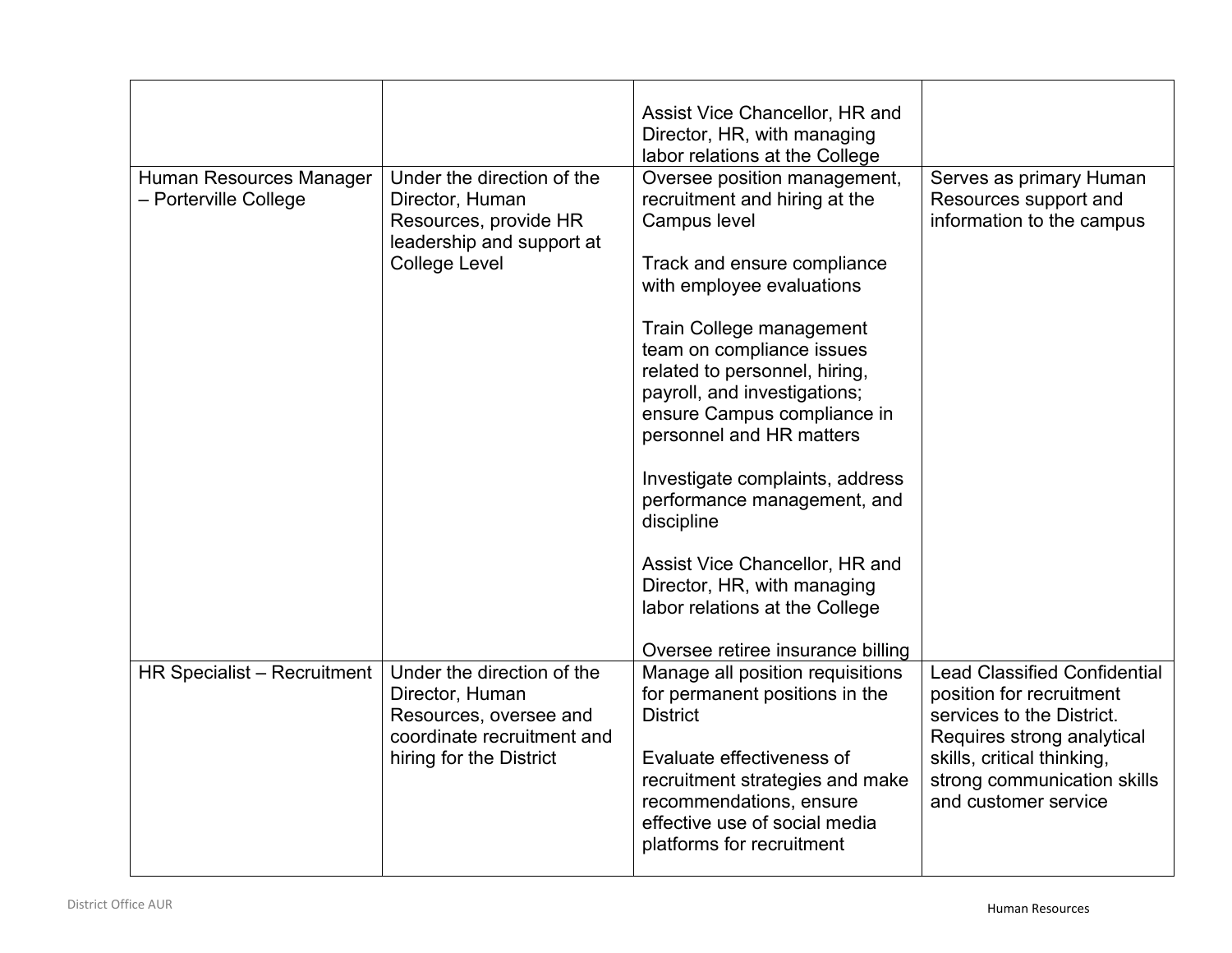|                                          |                                                                                                                                                                                                                 | Assess minimum qualifications<br>for all applicants and perform<br>initial screening of applications<br>Develop and provide training on<br>diversity and EEO requirements<br>to interview committees<br>Coordinate and attend<br>recruitment fairs for academic<br>and classified employment<br>opportunities<br>Work with selection firms for<br>high level Administrative<br>recruitments<br>Perform Reference Checks,<br>onboarding                                                |                                                                                                                                                                                                                                                                                                               |
|------------------------------------------|-----------------------------------------------------------------------------------------------------------------------------------------------------------------------------------------------------------------|---------------------------------------------------------------------------------------------------------------------------------------------------------------------------------------------------------------------------------------------------------------------------------------------------------------------------------------------------------------------------------------------------------------------------------------------------------------------------------------|---------------------------------------------------------------------------------------------------------------------------------------------------------------------------------------------------------------------------------------------------------------------------------------------------------------|
| HR Specialist - Academic &<br>Management | Under the direction of the<br>Director, Human<br>Resources, responsible for<br>the maintenance of all new<br>and existing Academic and<br>Confidential/Management<br>positions and employees in<br>the District | Ensure the District accurately<br>tracks and reports Annual<br><b>Faculty Obligation Number;</b><br>provides information to District<br>and College leaders, and HR<br>Specialist - Recruitment to<br>ensure that recruitment matches<br>our FON obligations<br>Ensure all Academic,<br><b>Confidential and Management</b><br>employee job records are built<br>and maintained accurately in the<br>District's HRIS (Banner), and<br>that employees are paid timely<br>and accurately | Requires critical thinking<br>and complex problem-<br>solving skills to analyze<br>data and processes;<br>responsible for ensuring<br>effective processes and<br>recommending process<br>improvements. Requires<br>strong communication skills,<br>research abilities, and<br>outstanding customer<br>service |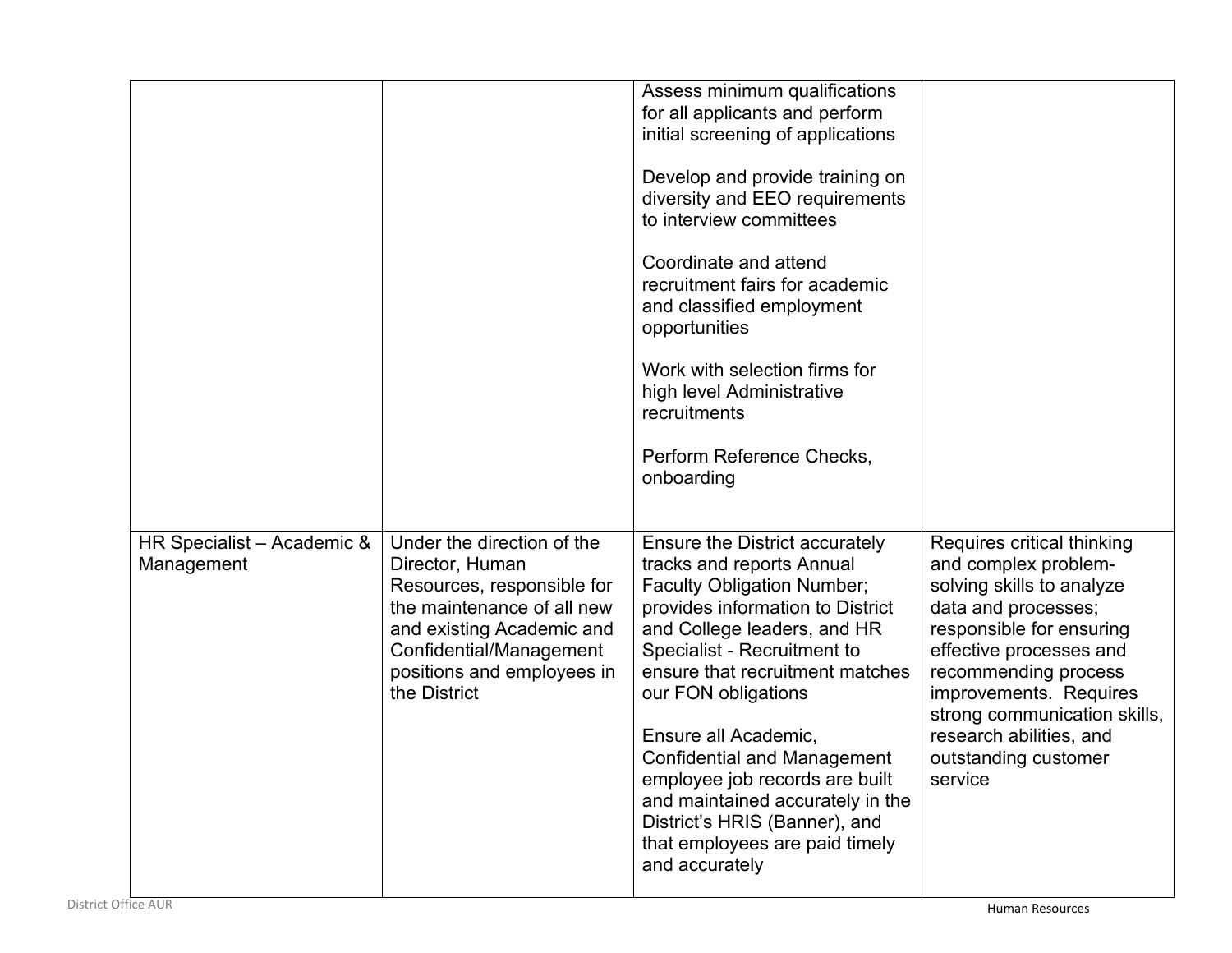|                            |                                                                                                                                                                                    | Process reclassifications for<br><b>Confidential and Management</b><br>employees<br>Prepare all job records so that<br>payroll data is accurate and<br>timely, including mastery of the<br><b>Faculty Load and Compensation</b><br>process<br><b>Maintain Faculty Collective</b><br>Bargaining information and<br>ensure compliance with CCA<br>Contract; ensure compliance<br>with Board policies and<br>regulations<br>Maintain District personnel files<br>and ensure filing of all personnel<br>related documents is done |                                                                                                                                                                                                                                                                                                               |
|----------------------------|------------------------------------------------------------------------------------------------------------------------------------------------------------------------------------|-------------------------------------------------------------------------------------------------------------------------------------------------------------------------------------------------------------------------------------------------------------------------------------------------------------------------------------------------------------------------------------------------------------------------------------------------------------------------------------------------------------------------------|---------------------------------------------------------------------------------------------------------------------------------------------------------------------------------------------------------------------------------------------------------------------------------------------------------------|
| HR Specialist - Classified | Under the direction of the<br>Director, Human<br>Resources, responsible for<br>the maintenance of all new<br>and existing Classified<br>positions and employees in<br>the District | timely<br>Ensure all Classified, short term<br>temporary workers, and<br>substitute employee job records<br>are built and maintained<br>accurately in the District's HRIS<br>(Banner), ensure employees are<br>paid timely and accurately<br>Process reclassifications for<br>Classified employees and<br>coordination of District's JAQ<br>process<br>Prepare all job records so that<br>payroll data is accurate and<br>timely                                                                                              | Requires critical thinking<br>and complex problem-<br>solving skills to analyze<br>data and processes;<br>responsible for ensuring<br>effective processes and<br>recommending process<br>improvements. Requires<br>strong communication skills,<br>research abilities, and<br>outstanding customer<br>service |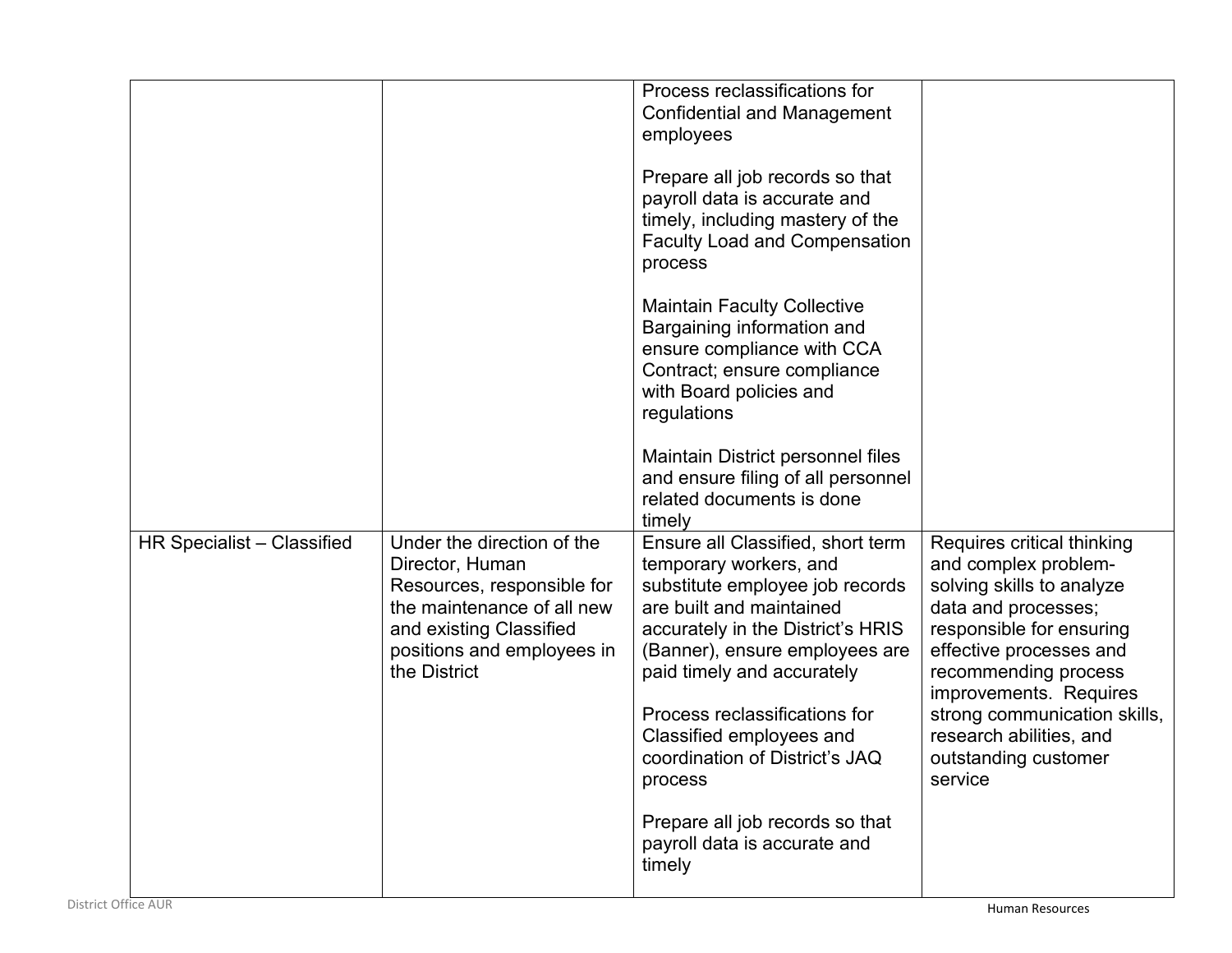|                                          |                                                                                                                                                                                                                                    | <b>Maintain Classified Collective</b><br>Bargaining information and<br>ensure compliance with CSEA<br>Contract; ensure compliance<br>with Board policies and<br>regulations<br>Track Tuberculosis (TB) test due<br>dates and communicate with<br>employees regarding TB testing<br>Maintain District personnel files<br>and ensure filing of all personnel<br>related documents is done<br>timely                                      |                                                                                                                                                                                                                                                                                               |
|------------------------------------------|------------------------------------------------------------------------------------------------------------------------------------------------------------------------------------------------------------------------------------|----------------------------------------------------------------------------------------------------------------------------------------------------------------------------------------------------------------------------------------------------------------------------------------------------------------------------------------------------------------------------------------------------------------------------------------|-----------------------------------------------------------------------------------------------------------------------------------------------------------------------------------------------------------------------------------------------------------------------------------------------|
| <b>HR Technician- District</b><br>Office | Under the supervision of the<br>Director of Human<br>Resources, assist the<br>Human Resources and<br>Benefits departments with<br>building jobs, DOJ/FBI<br>background checks, and<br>benefits enrollment and<br>change processing | Process Academic special<br>compensation assignments<br>Process, track, and ensure<br>compliance for leave of absence<br>requests Districtwide<br>(FMLA/CFRA/PDL/military/other)<br><b>Manage Professional</b><br>Development/Tuition<br>reimbursement program for<br>Classified, Confidential &<br>Management employees<br>Serve as backup to HR<br>Technician - BC for building of<br><b>Student and Professional Expert</b><br>jobs | Responsibilities for this<br>position are shifting to take<br>a lead role in streamlining<br>and ensuring compliance<br>with FMLA/CFRA/PDL, etc.,<br>leave requests<br>This position is also<br>assuming responsibility for<br>the higher-level duties<br>formerly performed by the<br>DA III |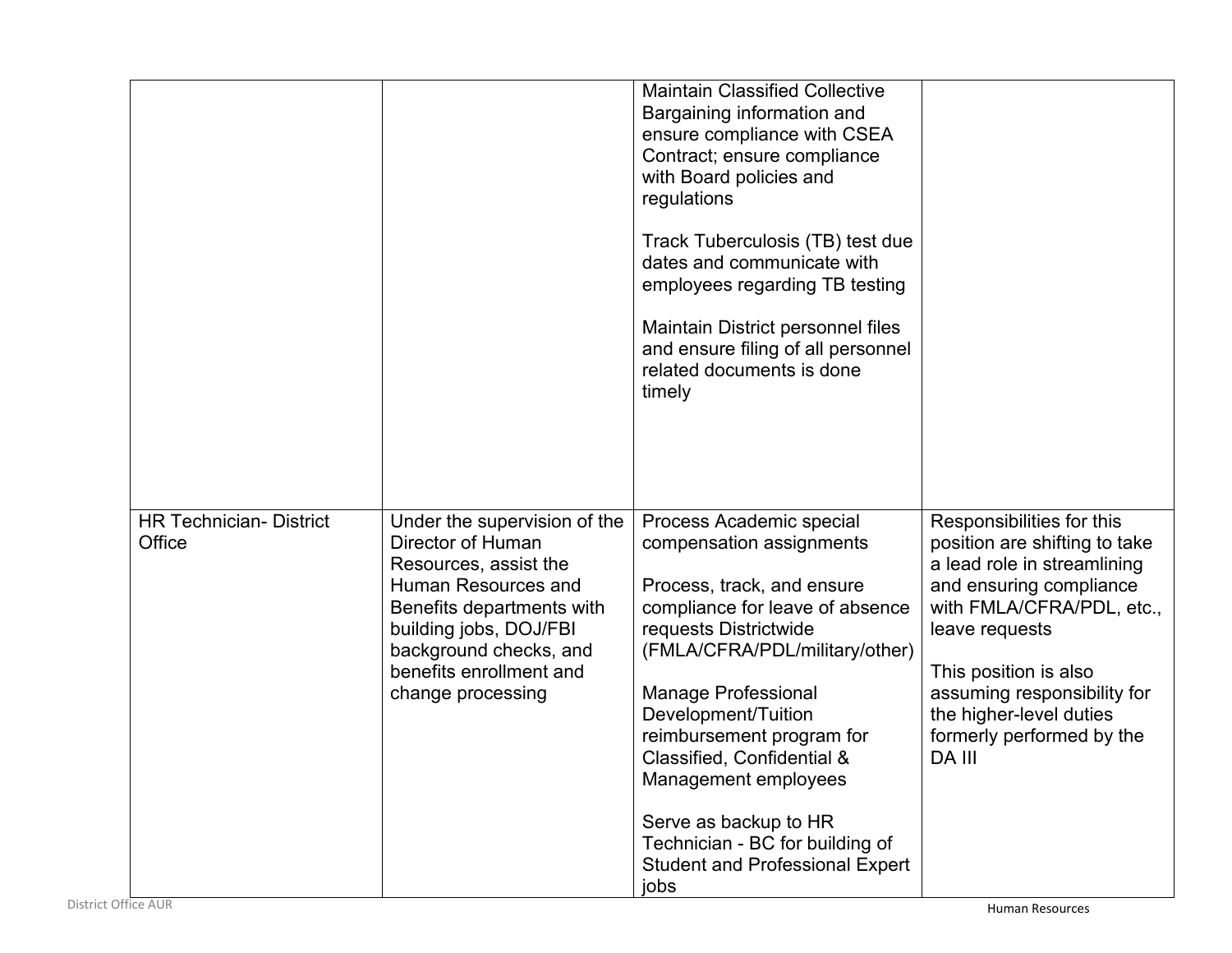|                            |                                                                                                                                                                        | Assist HR Specialists as needed<br><b>Assist Benefits Specialist with</b><br><b>Employee Benefits, including</b><br>retiree health and welfare<br>benefits, employee support &<br>communication, and billing                                                                                                                                                                                                                                                                                                                                                                                                                                                                                                                                                       |                                                                                                                                                                                                    |
|----------------------------|------------------------------------------------------------------------------------------------------------------------------------------------------------------------|--------------------------------------------------------------------------------------------------------------------------------------------------------------------------------------------------------------------------------------------------------------------------------------------------------------------------------------------------------------------------------------------------------------------------------------------------------------------------------------------------------------------------------------------------------------------------------------------------------------------------------------------------------------------------------------------------------------------------------------------------------------------|----------------------------------------------------------------------------------------------------------------------------------------------------------------------------------------------------|
| <b>Benefits Specialist</b> | Under the direction of the<br>Director of Human<br>Resources, assume daily<br>responsibility for all health<br>and welfare related benefits<br>offered by the District | Manage relationship with<br>American Fidelity and ensure<br>timely enrollment of new hires,<br>mid-year qualifying life events,<br>and open enrollment<br>Ensure compliance with<br>Affordable Care Act<br>requirements to provide health<br>coverage to all full-time<br>employees, prepare ACA<br>reporting, ensure bronze plan<br>offered where appropriate<br>Reconcile all health and welfare<br>related bills and ensure timely<br>payment to carriers<br>Ensure all H&W deductions in<br>District's HRIS system are<br>accurate so that employees' pay<br>is deducted appropriately<br>Provide support and assistance<br>to employees with H&W related<br>questions or concerns, intervene<br>with carriers as necessary to<br>provide support to employees | Primary high-level<br>responsibility for all health<br>and welfare offerings in the<br>District. Responsible for<br>maintaining communication<br>with all carriers, H&W<br>vendors and consultants |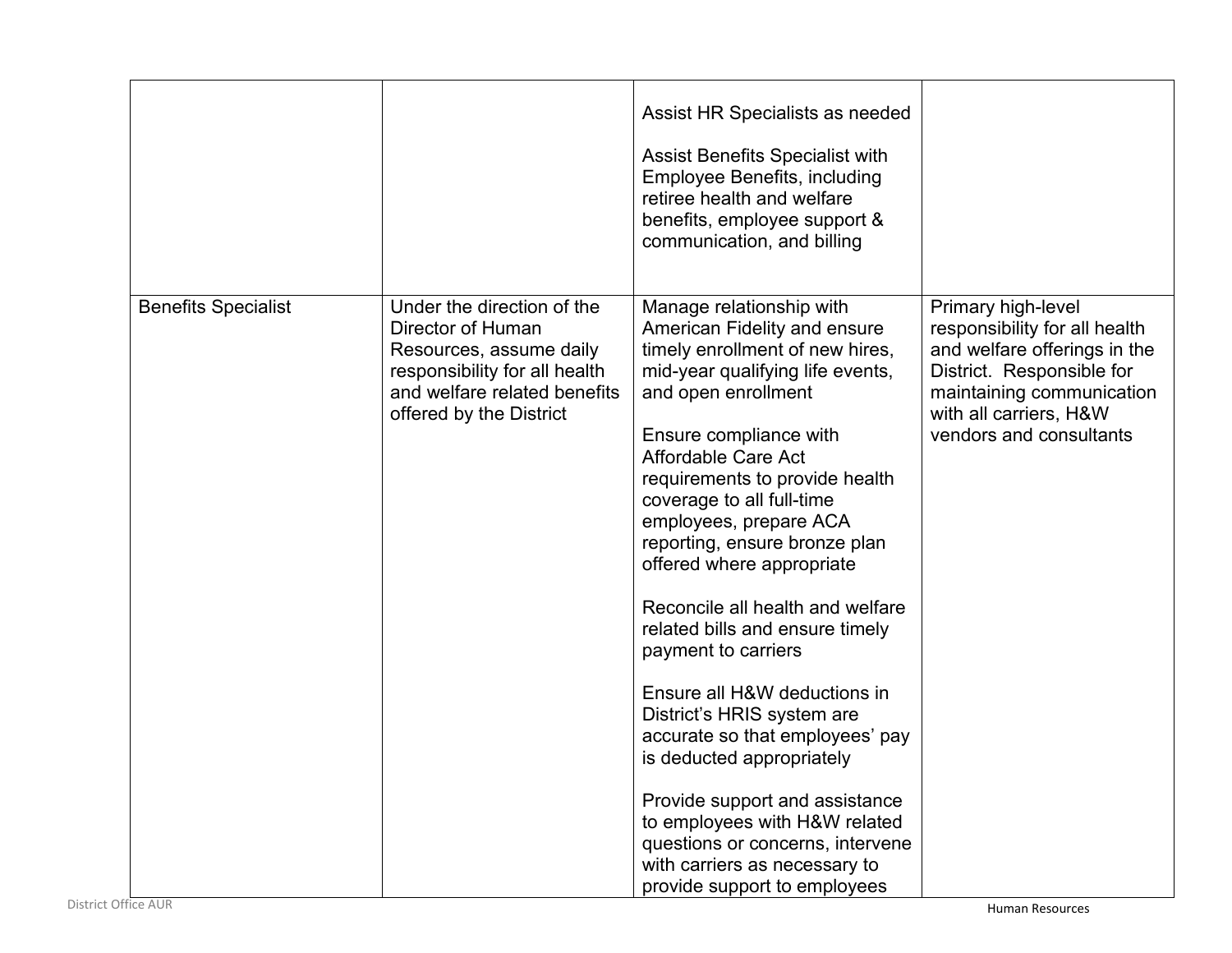|                          |                                                                                                                                                                  | Coordinate annual flu shot<br>clinics and health smarts events<br>districtwide<br>Organize workshops and other<br>events to educate employees<br>about the District's health and<br>welfare programs                                                                                                                                                        |                                                                                                                                                                                                                     |
|--------------------------|------------------------------------------------------------------------------------------------------------------------------------------------------------------|-------------------------------------------------------------------------------------------------------------------------------------------------------------------------------------------------------------------------------------------------------------------------------------------------------------------------------------------------------------|---------------------------------------------------------------------------------------------------------------------------------------------------------------------------------------------------------------------|
| Payroll Specialists - DO | Under the direction of the<br>Payroll Manager,<br>responsible for processing<br>all district payrolls and<br>ensure accuracy of<br>employee pay                  | Process Academic,<br>Management, Classified, and<br>Temporary employee payrolls<br>Enter absence slips to ensure<br>leave balances are accurate for<br>all employees<br>Ensure pay is docked<br>appropriate when employees<br>are in 50% pay or full dock<br>status<br>Monitor workers compensation<br>leave balances                                       | Primary day-to-day<br>responsibility for all pay and<br>leave balance matters                                                                                                                                       |
| Risk Coordinator - DO    | Under the direction of the<br><b>Executive Director - Risk</b><br>Management, process<br>workers compensation<br>claims and reasonable<br>accommodation requests | Process workers compensation<br>claims and notify SISC of new<br>claims; monitor claim status<br>Work with supervisors and<br><b>Executive Director - Risk</b><br>Management to determine<br>whether work restrictions can be<br>accommodated<br>Notify payroll of workers<br>compensation claims so that<br>leave balances can be tracked<br>appropriately | Responsible for the daily<br>processing of workers<br>compensation claims and<br>disability related<br>accommodation requests<br>Works with managers to<br>ensure accommodations<br>are implemented and<br>followed |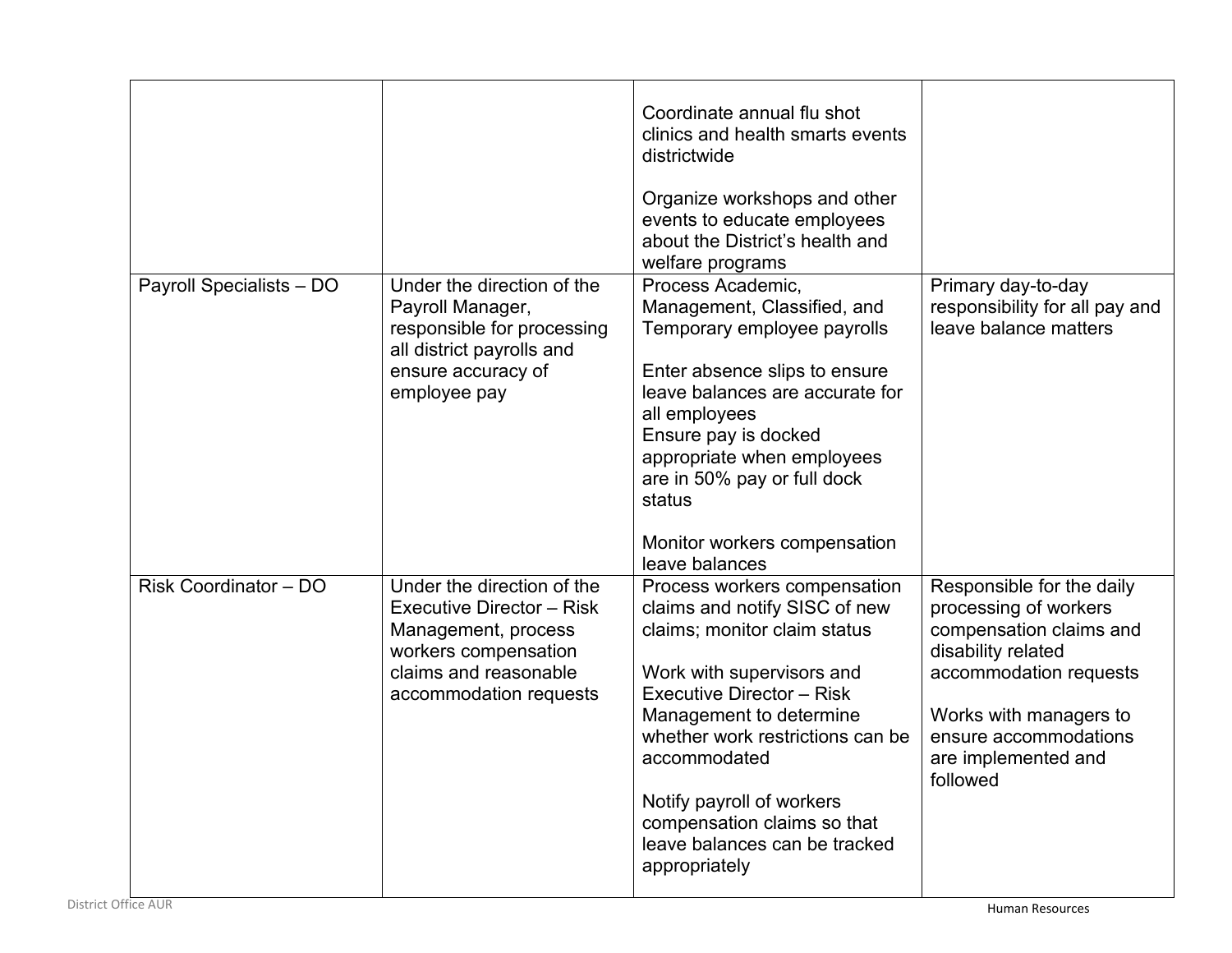|                                                      |                                                                                                                                                                                                                    | Initiate interactive process for<br>work restrictions and/or disability<br>related accommodation<br>requests; work with Executive<br>Director - Risk Management<br>and Vice Chancellor, Human<br>Resources to complete<br>interactive process meetings                                                                                                                                                                                                                                                                                                                                                                       |                                                                                                                            |
|------------------------------------------------------|--------------------------------------------------------------------------------------------------------------------------------------------------------------------------------------------------------------------|------------------------------------------------------------------------------------------------------------------------------------------------------------------------------------------------------------------------------------------------------------------------------------------------------------------------------------------------------------------------------------------------------------------------------------------------------------------------------------------------------------------------------------------------------------------------------------------------------------------------------|----------------------------------------------------------------------------------------------------------------------------|
| Administrative Assistant -<br><b>Human Resources</b> | Under the supervision of the<br>Vice Chancellor, Human<br>Resources, perform a<br>variety of difficult, complex,<br>and confidential<br>administrative and clerical<br>tasks in support of HR<br><b>Activities</b> | Prepare and monitor<br>Department budget, process all<br>purchase orders, process and<br>pay invoices<br>Assist the Vice Chancellor with<br>preparation for board meetings<br>and closed session<br>Arrange travel for HR<br>Department staff<br>Organize, prepare agenda, and<br>take minutes for a variety of HR<br>related meetings<br><b>Assist Vice Chancellor with</b><br>preparation for labor<br>negotiations; serve as notetaker<br>for all labor negotiations<br>sessions<br>Monitor, log, and track all<br>grievances<br>Process all DOJ/FBI background<br>checks Districtwide, and alert<br>management to "hits" | High level administrative<br>support for Vice Chancellor,<br>Human Resources, and<br>Director of Human<br><b>Resources</b> |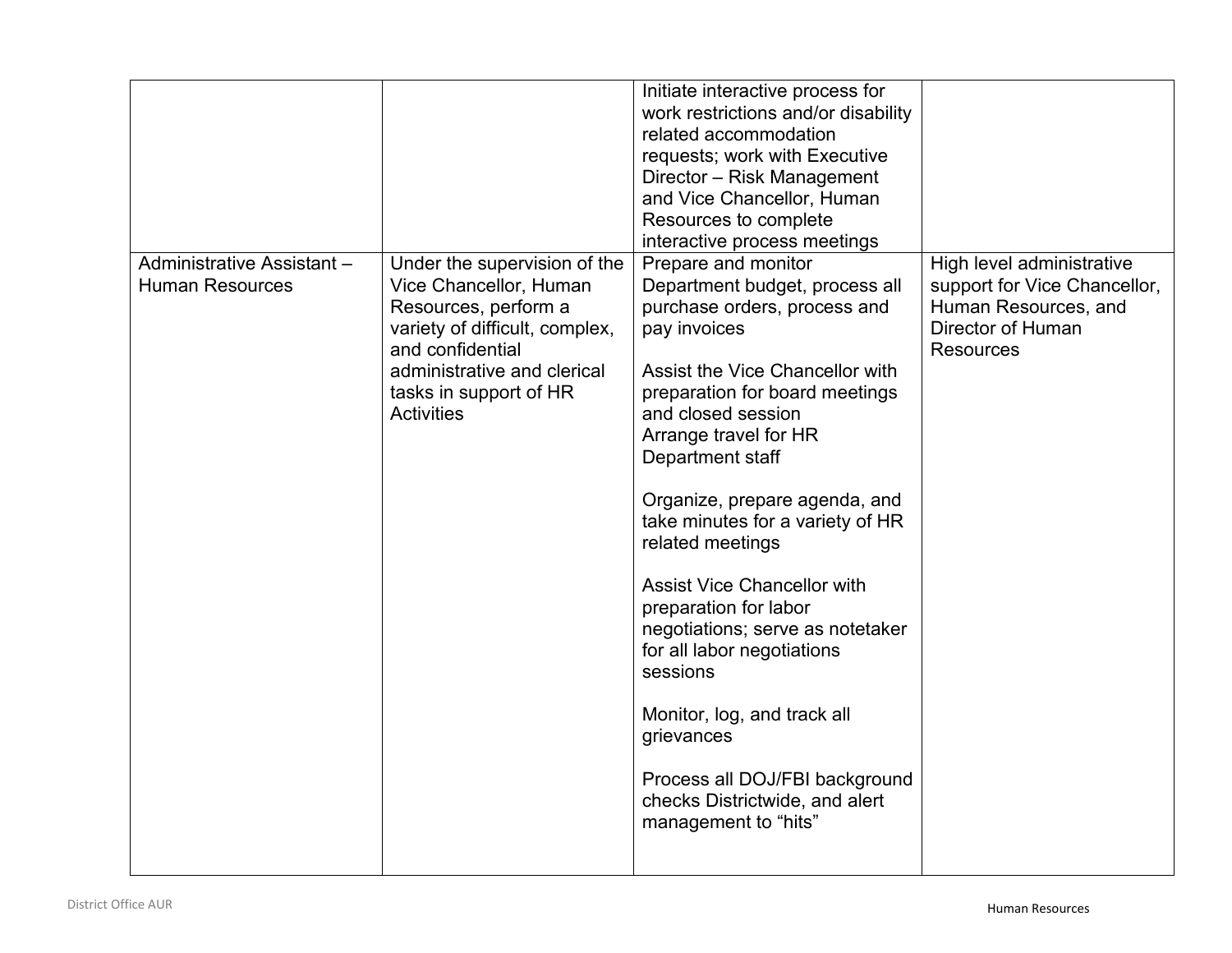|                         |                                                     | Independently manage<br>administrative and office details                                       |                                                      |
|-------------------------|-----------------------------------------------------|-------------------------------------------------------------------------------------------------|------------------------------------------------------|
|                         |                                                     | not requiring the immediate<br>attention of the Vice Chancellor                                 |                                                      |
|                         |                                                     | Organize and maintain all                                                                       |                                                      |
|                         |                                                     | mandated cost for qualifying<br>reimbursable activities                                         |                                                      |
|                         |                                                     | Order supplies on a weekly<br>basis, and track supply budget<br>throughout the year             |                                                      |
|                         |                                                     | Create new position numbers,<br>and work with business services<br>to activate position numbers |                                                      |
|                         |                                                     | Monitor and communicate with<br>DO WTE approvals                                                |                                                      |
| HR Assistants - BC, CC, | Under the direction of the                          | Schedule interviews &                                                                           | These positions provide                              |
| <b>PC</b>               | Campus HR Managers,<br>responsible for coordinating | coordinate with interview<br>committees to screen and                                           | critical support at the<br>campus HR level. Requires |
|                         | the hiring process at the                           | interview candidates for all                                                                    | strong communication skills                          |
|                         | campus level, and                                   | campus positions                                                                                | and excellent customer                               |
|                         | processing all hiring,<br>reclassification,         |                                                                                                 | service                                              |
|                         | resignation/retirement                              | Work closely with departments,<br>student financial aid office, and                             |                                                      |
|                         | paperwork in a timely                               | <b>District Office Human Resources</b>                                                          |                                                      |
|                         | manner                                              | to ensure all hiring is done to<br>District needs                                               |                                                      |
|                         |                                                     | Process all hiring paperwork and                                                                |                                                      |
|                         |                                                     | payroll reports and provide to                                                                  |                                                      |
|                         |                                                     | <b>District HR Specialists</b>                                                                  |                                                      |
|                         |                                                     | Process leave of absence                                                                        |                                                      |
|                         |                                                     | requests, enter absences into                                                                   |                                                      |
|                         |                                                     | Banner from absence reports                                                                     |                                                      |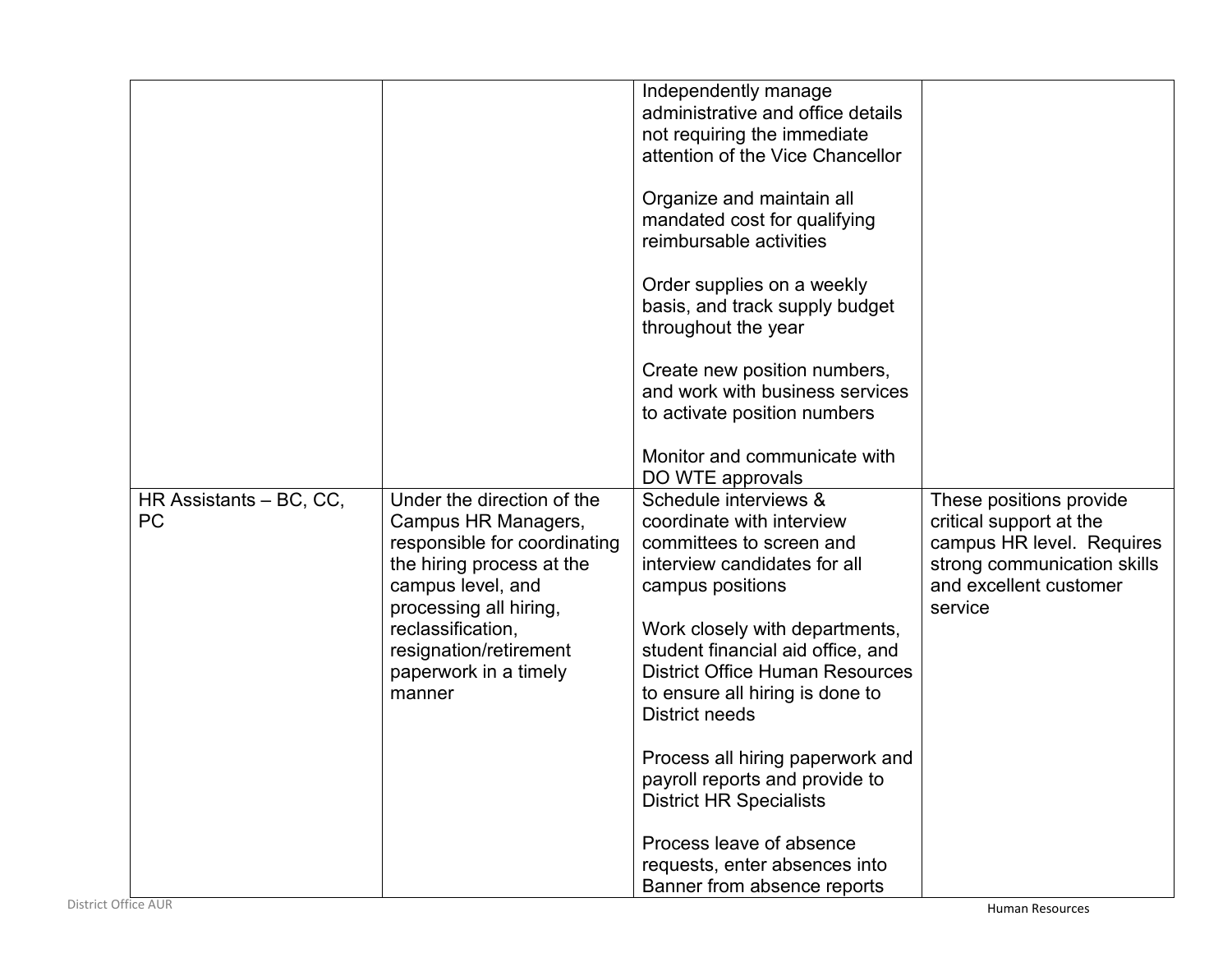|                                                          |                                                                                                                                                                     | Create overtime/compensatory<br>time spreadsheets<br>Assist HR Manager with other<br>duties to ensure the efficient<br>operations of the campus HR<br>office                                                                                                                                                                                                                                                                                                                                                                                            |                                                                                                                  |
|----------------------------------------------------------|---------------------------------------------------------------------------------------------------------------------------------------------------------------------|---------------------------------------------------------------------------------------------------------------------------------------------------------------------------------------------------------------------------------------------------------------------------------------------------------------------------------------------------------------------------------------------------------------------------------------------------------------------------------------------------------------------------------------------------------|------------------------------------------------------------------------------------------------------------------|
| HR Technician - BC                                       | Under the direction of the<br><b>Bakersfield College Human</b><br>Resources Manager,<br>provide technical support in<br>the hiring process<br><b>Districtwide</b>   | Process student worker and<br>professional expert jobs<br><b>Districtwide</b><br>Coordinate all first recruitment<br>committee meetings,<br>communicate to stakeholders<br>about recruitment process, and<br>facilitate all interview date<br>activities including testing and<br>interview question review<br>Meet with new hire employees<br>for onboarding process, prepare,<br>review and collect new hire<br>paperwork, enter relevant<br>information into HRIS system<br>Backup for HR Technician - DO<br>on employee leave of absence<br>matters | Public facing position<br>involved with multiple<br>stakeholders in the<br>recruitment and onboarding<br>process |
| Department Assistant III -<br><b>Bakersfield College</b> | Under the direction of the<br><b>Bakersfield College Human</b><br>Resources Manager,<br>provide clerical support and<br>customer service support to<br>campus staff | Assist with recruitment process,<br>including scheduling interview<br>appointments, setting up rooms,<br>recruitment materials for<br>committees, etc.<br>Provide receptionist duties<br>including answering phones                                                                                                                                                                                                                                                                                                                                     |                                                                                                                  |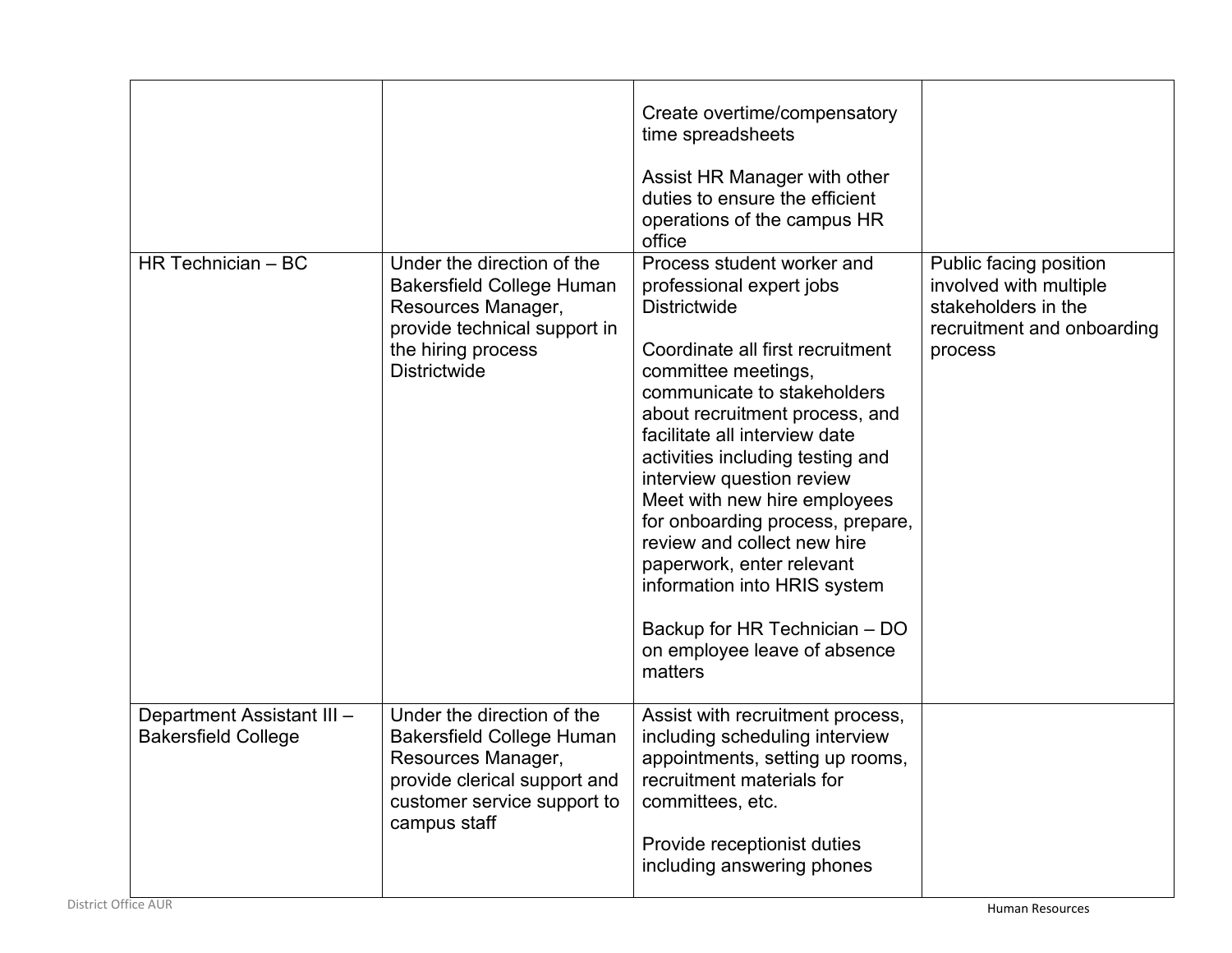## **Section Two: Administrative Unit Outcomes (AUOs)**

**a) List all the AUOs for the unit.** AUOs describe what a customer or end-user will understand, experience or obtain as a result of the service the unit provides to the colleges and other internal stakeholders. Describe the method of assessment and the criteria used to determine success in the service provided. The assessment method should include some way of measuring college, internal or external stakeholders' demand or need for and satisfaction with the service (add additional rows as necessary.)

| <b>Administrative Unit Outcomes</b><br>(AUOs)                                                                                                                                                                                                                               | <b>Strategic</b><br><b>Plan</b><br><b>Alignment</b>             | <b>Review</b><br><b>Period</b> | <b>Method of Assessment</b>                                                                                                                                                                                                                                                                                                                                                                                                                                                                                                                                                                         |                                  | <b>Criteria for</b><br>determining<br>success in<br>service provided                                                                                                                                                                                                                                                                                                                                                                                                                              |
|-----------------------------------------------------------------------------------------------------------------------------------------------------------------------------------------------------------------------------------------------------------------------------|-----------------------------------------------------------------|--------------------------------|-----------------------------------------------------------------------------------------------------------------------------------------------------------------------------------------------------------------------------------------------------------------------------------------------------------------------------------------------------------------------------------------------------------------------------------------------------------------------------------------------------------------------------------------------------------------------------------------------------|----------------------------------|---------------------------------------------------------------------------------------------------------------------------------------------------------------------------------------------------------------------------------------------------------------------------------------------------------------------------------------------------------------------------------------------------------------------------------------------------------------------------------------------------|
| <b>Applicant Tracking System</b><br>Transition from PeopleAdmin to<br>NEOGOV to implement E-Human<br>Resources environment for our<br>entire recruitment and hiring<br>process, including electronic<br>requisition routing, applicant<br>tracking, hiring, and onboarding. | Goal 5:<br>Strengthen<br>Organizational<br><b>Effectiveness</b> | Partial<br>Completion          | Assess time spent on the paperwork<br>necessary to route requisitions for signature,<br>attach all backup documentation, post a<br>position, screen applications, hire a<br>candidate, complete a manual onboarding<br>process including more paper that must be<br>sent to District Office, distributed to relevant<br>individuals, and added to a paper personnel<br>file.<br>With new leadership this year, NEOGOV will<br>be re-evaluated to ensure this meets the<br>needs of the department. There is a desire<br>that the software also provides the data<br>reports needed by the district. | 1)<br>2)<br>3)<br>4)<br>5)<br>6) | Track time necessary for a<br>requisition to be routed<br>electronically in NEOGOV<br>Survey supervisors<br>regarding the experience<br>with using the electronic<br>requisition routing system<br>Measure time from initial<br>screening date to<br>completed 1st committee<br>screenings<br>Survey new hires<br>regarding onboarding<br>experience<br>Time saved in onboarding<br>employee with new hire<br>paperwork submitted<br>electronically and routed<br>automatically<br>Data reporting |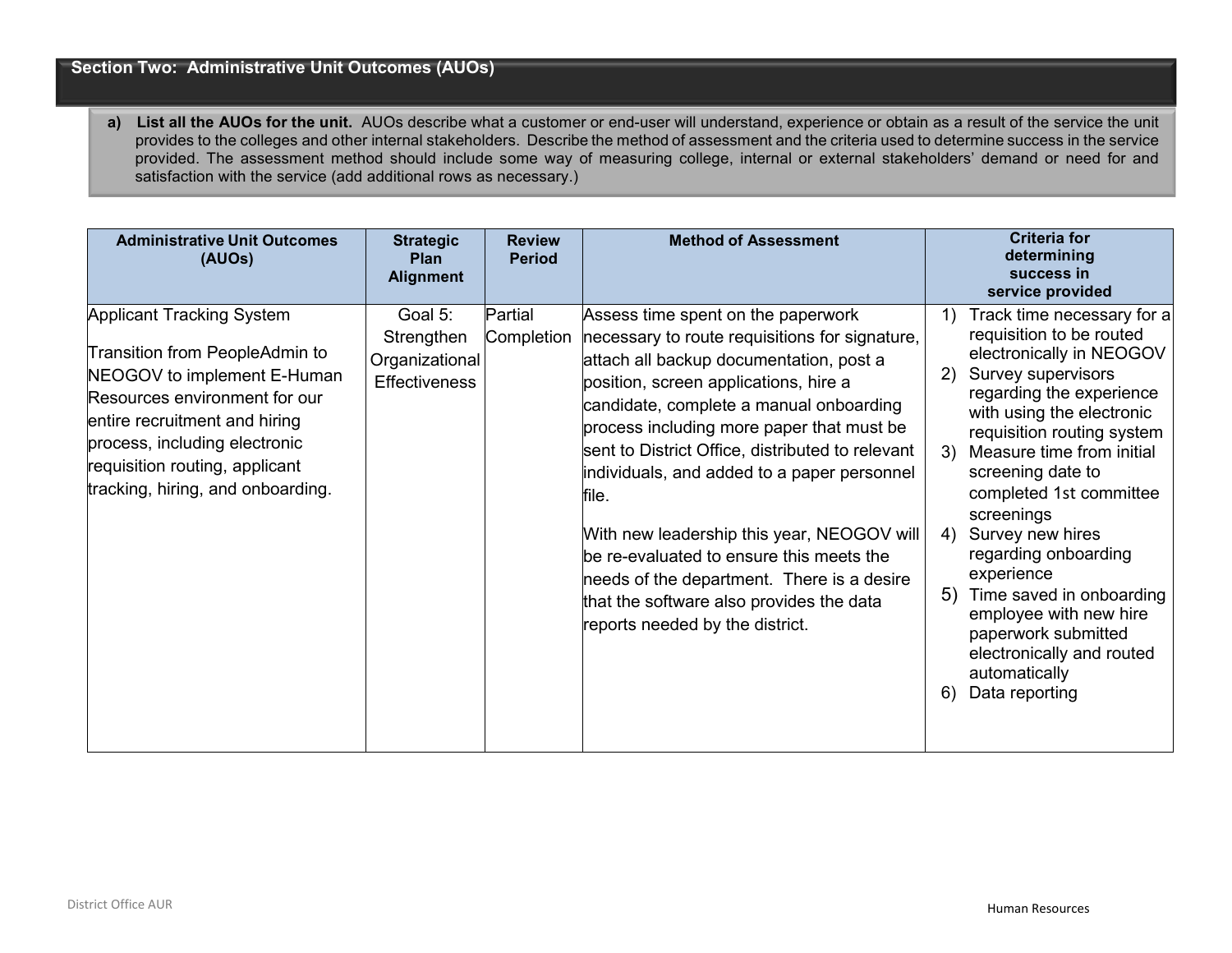| <b>BANNER Implementations</b><br><b>Activate Banner Self-Service for</b><br>leave reporting. This would allow<br>individuals to post their absences<br>directly in the system. The electronic<br>absence would then be routed<br>electronically for signature to the<br>supervisor and e-post. | Goal 5:<br>Strengthen<br>Organizational<br>Effectiveness        | Ongoing | Assess time spent in manually inputting<br>absence slips into Banner in order to update<br>leave balances.<br>With new leadership, this process will be re-<br>evaluated to ensure the direction the district<br>would like to go. It is hopeful that it will<br>improve the current paper process that is in<br>place. | Reduced time in<br>1)<br>processing absence<br>balances<br>Greater accuracy in<br>2)<br>inputting and tracking<br>leave balances as this<br>will be done<br>electronically directly<br>from by the employee<br>taking leave                                    |
|------------------------------------------------------------------------------------------------------------------------------------------------------------------------------------------------------------------------------------------------------------------------------------------------|-----------------------------------------------------------------|---------|-------------------------------------------------------------------------------------------------------------------------------------------------------------------------------------------------------------------------------------------------------------------------------------------------------------------------|----------------------------------------------------------------------------------------------------------------------------------------------------------------------------------------------------------------------------------------------------------------|
| Professional Development Program Goal 5:                                                                                                                                                                                                                                                       | Strengthen<br>Organizational<br><b>Effectiveness</b>            | Ongoing | Assess enrollment and completion of<br>professional development and required<br>safety trainings by employees for compliance<br>Human Resources will work with the<br>colleges on the appropriate professional<br>development implementation, completion<br>and tracking plan.                                          | Greater use of offered<br>1)<br>professional development<br>by employee<br>classification<br>Compliance data<br>2)<br>regarding completion of<br>required and<br>recommended safety<br>training<br>3) Survey of employee<br>satisfaction with new<br>platforms |
| <b>Diversity Hiring Practices</b>                                                                                                                                                                                                                                                              | Goal 5:<br>Strengthen<br>Organizational<br><b>Effectiveness</b> | Ongoing | Review the process to hire employees who<br>reside out of state. There has been an<br>interest from departments districtwide for<br>hard to fill positions and diversity purposes.                                                                                                                                      | 1) Expand hiring to outside<br>of California<br>Help to fill positions that<br>(2)<br>are hard to fill<br>3) Provide additional<br>diversity opportunity for<br>the District                                                                                   |
| Hiring Committee Training and<br>Evaluation                                                                                                                                                                                                                                                    | Goal 5:<br>Strengthen<br>Organizational<br>Effectiveness        | Ongoing | Create surveys to ensure human resources<br>is providing effective and efficient support for<br>screening committees.                                                                                                                                                                                                   | 1) Assure timelines are<br>being met<br>Compliance of hiring<br>2)<br>committees                                                                                                                                                                               |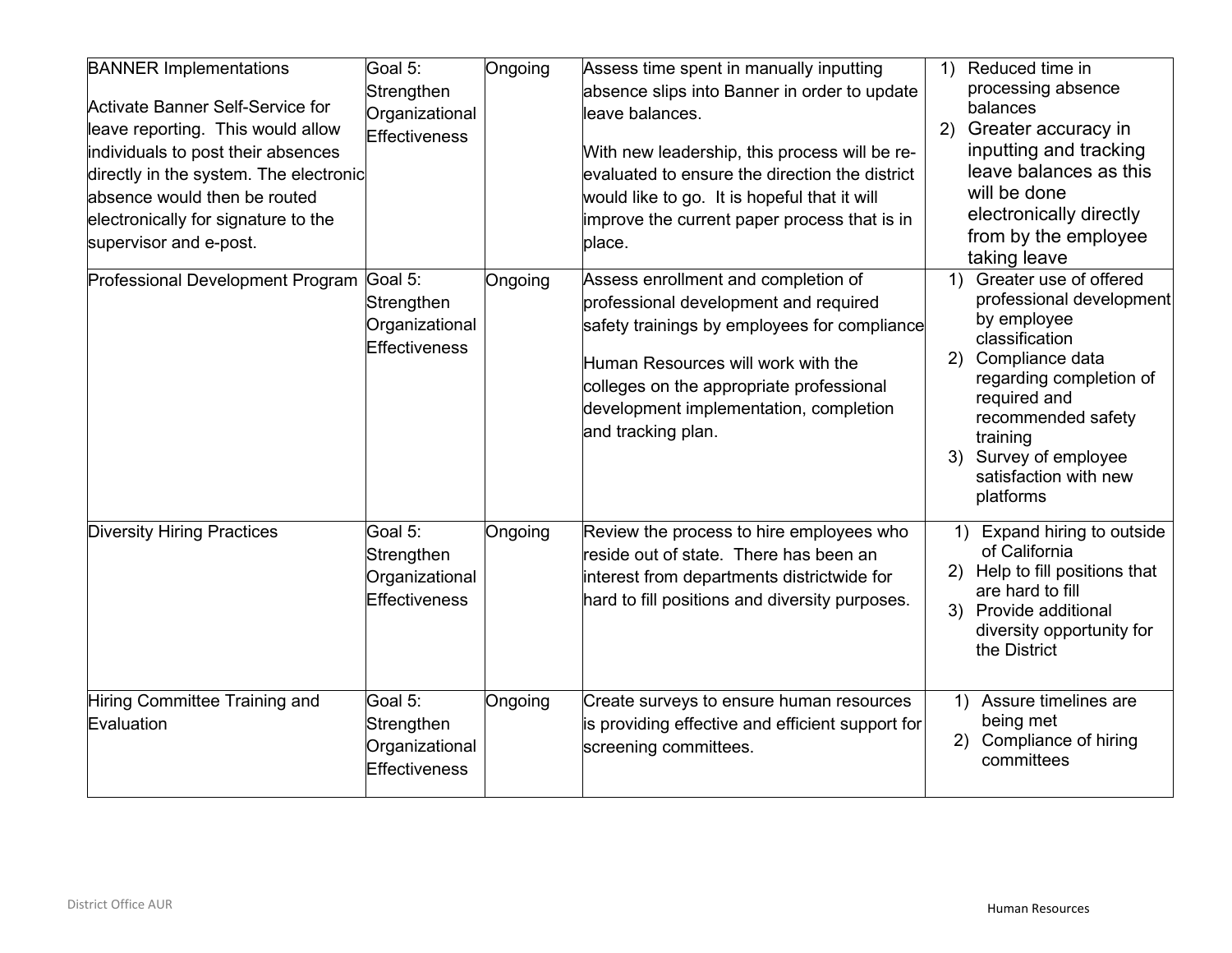| <b>Employee Evaluation Process</b><br>Goal 5:<br>Strengthen<br>Organizational<br>Effectiveness | Ongoing<br>Ensure employee evaluations of all<br>classifications are completed timely and a<br>goal of 100% completion | 2)<br>3) | Ensure we are meeting<br>accreditation<br>requirements<br>Support employees to<br>provide them with<br>feedback to be<br>successful in their<br>positions<br>Succession planning |
|------------------------------------------------------------------------------------------------|------------------------------------------------------------------------------------------------------------------------|----------|----------------------------------------------------------------------------------------------------------------------------------------------------------------------------------|
|------------------------------------------------------------------------------------------------|------------------------------------------------------------------------------------------------------------------------|----------|----------------------------------------------------------------------------------------------------------------------------------------------------------------------------------|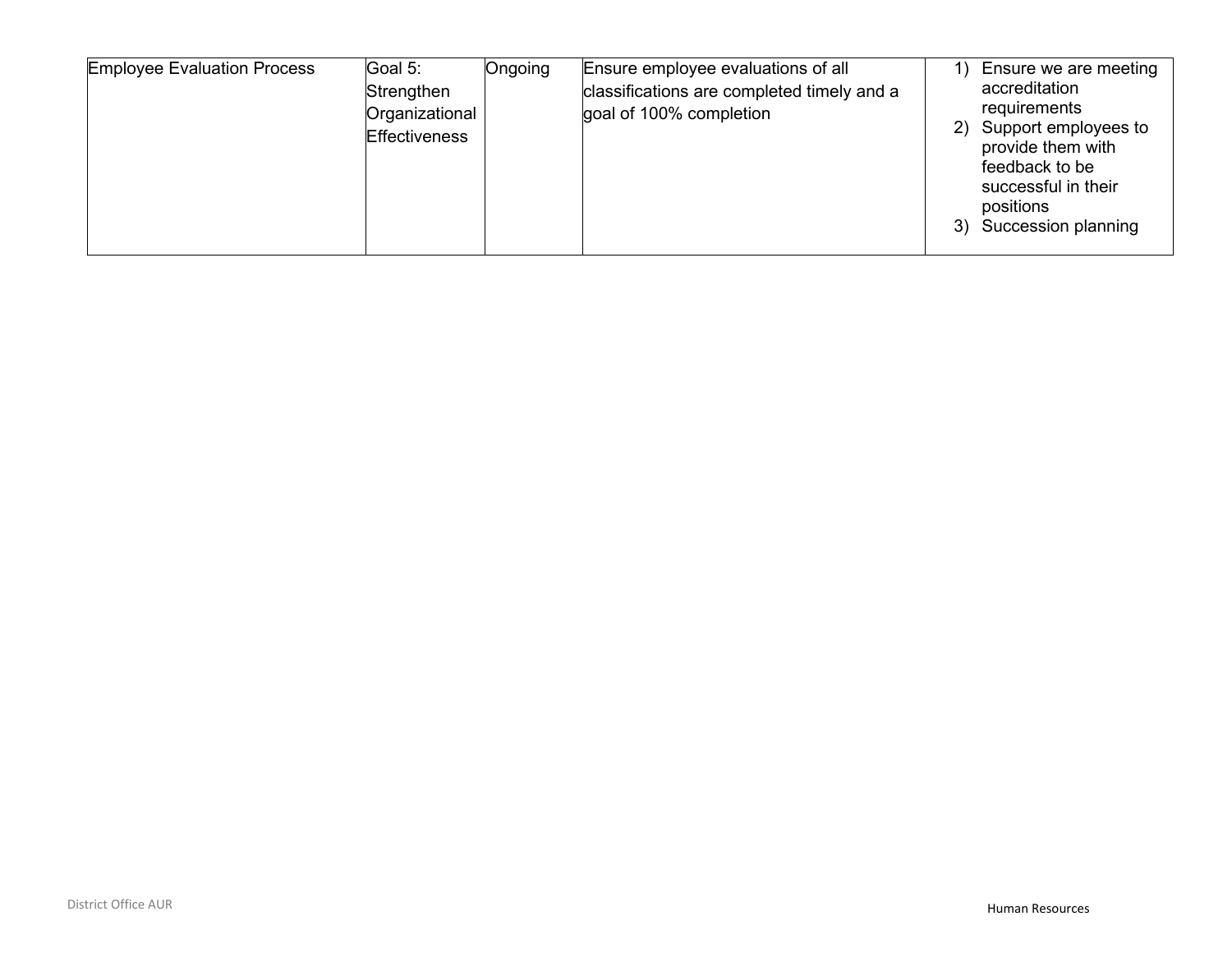#### **Section Two: Administrative Unit Outcomes (AUO)**

- **b) Summarize the results from any AUOs evaluated during the past year, including feedback on services rendered during the past year. Provide details regarding findings and plans for change or improvement of service, if needed.**
- 1) The Human Resources Department was able to successfully implement the application tracking system to NeoEd. This implementation provided an electronic requisition process that has eliminated the need for the routing of paper documentation. The department will continue to expand the use of the program to move toward electronic efficiencies with the interview and onboarding processes.
- 2) The Department was unable to implement the Leave Reporting module of Banner due to staffing changes and data integrity issues. The Department is working to scrub the data in the system and continue to work on this important project in the upcoming years to ensure we become more efficient and effective as we serve our stakeholders.

The Department was not able to implement the electronic leave reporting, but this will be a higher priority for the 2021-2023 years.

3) The work toward implementing the Professional Development Learning Management System was initially delayed due to insufficient staffing in the Department. When work began on the project, the three colleges provided feedback that will require more discussion about how the HR Department can assist them with their professional development needs.

We are currently implementing SWAAC to track our compliance training. Once this platform is in place long enough to evaluate its capabilities, Human Resources will collaborate with the colleges to determine if this is sufficient or an additional platform is needed to meet the needs of the colleges. Human Resources will also work with the colleges on the appropriate professional development implementation, completion and tracking plan.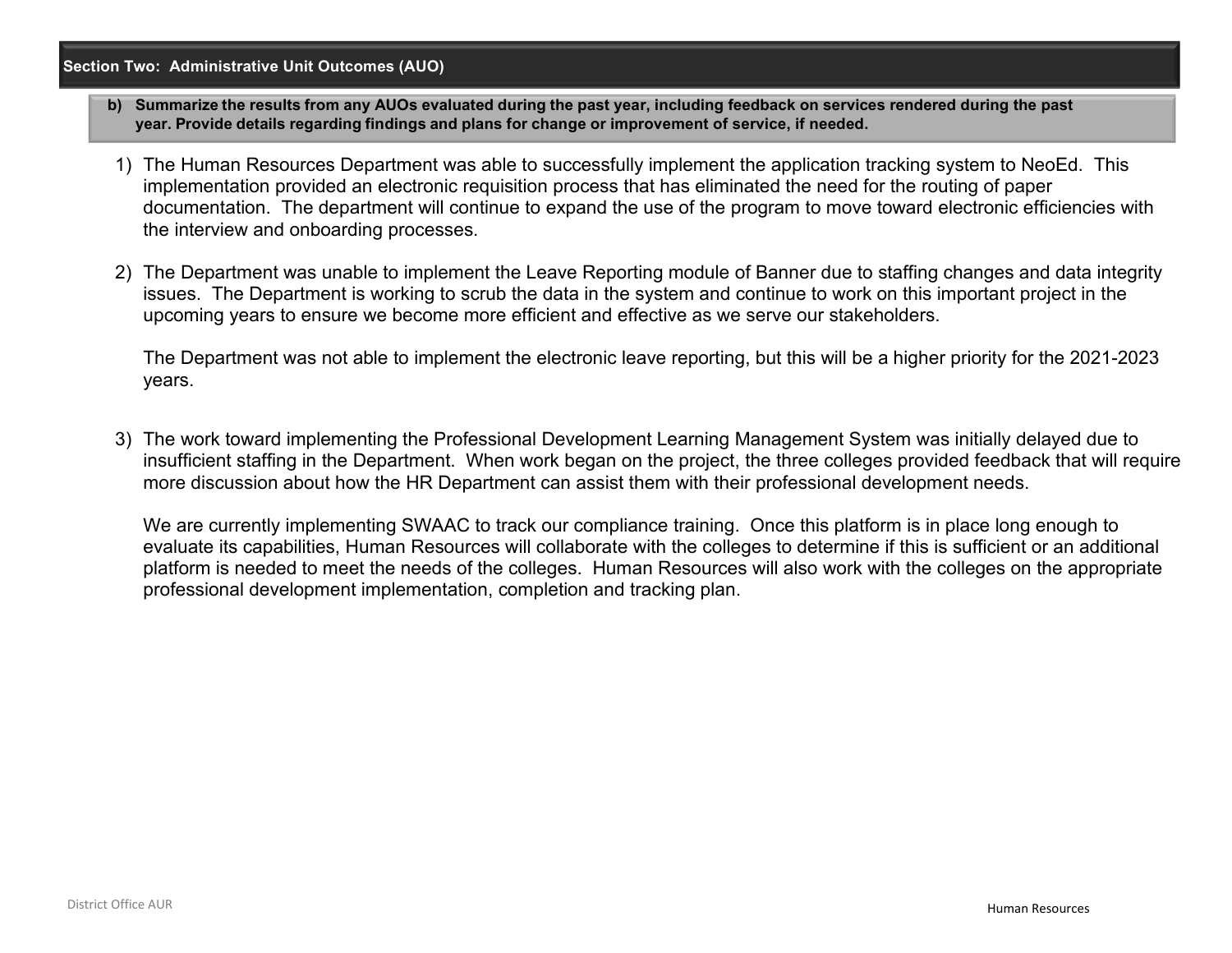# **Section Three: Key Performance Indicators (KPIs)**

a) List the KPIs for the unit along with the relevant outcomes for the last 3-5 years. KPI data tracks process efficiency and demand for services. Examples of KPIs include a count of customers served, a count of services performed, the average time to complete a service, etc. They are closely related to the AUOs and should reflect the unit's core function or purpose.

| <b>Key Performance Indicators (KPIs)</b>                                                                                                                    | 2016-17        | 2017-18 | 2018-19                  | 2019-20                  | 2020-21 |
|-------------------------------------------------------------------------------------------------------------------------------------------------------------|----------------|---------|--------------------------|--------------------------|---------|
| 1. Total Full-time Faculty                                                                                                                                  | 420            | 452     | 449                      | 468                      | 462     |
| 2. Total Full-time Temporary Faculty                                                                                                                        |                |         |                          | 6                        | 12      |
| 2. Total Part-time Faculty                                                                                                                                  | 763            | 771     | 750                      | 817                      | 614     |
| 3. Total Classified positions                                                                                                                               | 512            | 538     | 557                      | 524                      | 456     |
| 4. Total Temporary positions                                                                                                                                |                |         | $\overline{\phantom{a}}$ |                          | 61      |
| 5. Total Professional Expert positions                                                                                                                      |                |         |                          |                          | 548     |
| 6. Total Student positions                                                                                                                                  | $\blacksquare$ |         |                          | $\overline{\phantom{a}}$ | 587     |
| 7. Total Confidential positions (may have been included in Management totals in previous years)                                                             | $\blacksquare$ |         |                          | 10                       | 11      |
| 8. Total Management positions                                                                                                                               | 164            | 180     | 166                      | 188                      | 174     |
| 9. Workers' Compensation claims (claims submitted, denied by SISC, total cases addressed)                                                                   | 22             | 23      | 29                       | 25                       | 9       |
| 10. Requests for reasonable accommodations                                                                                                                  | Approx. 10-12  | 51      | 34                       | 30                       | 20      |
| 11. Benefits enrollment numbers by year (total of all classifications)<br>* includes Retirees with benefits, previous years did not capture Retiree numbers | 1.029          | 1,550*  | 1.526                    | 1,567                    | 1,500   |
| 12. Total number of W-2's processed                                                                                                                         | 3,493          | 3,542   | 3,657                    | 3,806                    | 3,550   |
| 13. Complaints and investigations<br>(may include DFEH, EEO, Title IX, Title 5, Ethics Point, and Grievances)                                               | 174            | 93      | 42                       | 61                       | 39      |
| 14. Average Time to Fill a posted position (days)                                                                                                           | 162            | 88      | 98                       | 85                       | 82      |
| 15. Number of Recruitments (Districtwide)                                                                                                                   |                |         |                          | 144                      | 179     |
| 16. Number of Applications Reviewed by Human Resources                                                                                                      | 14,586         | 11.085  | 10.608                   | 10.637                   | 10,752  |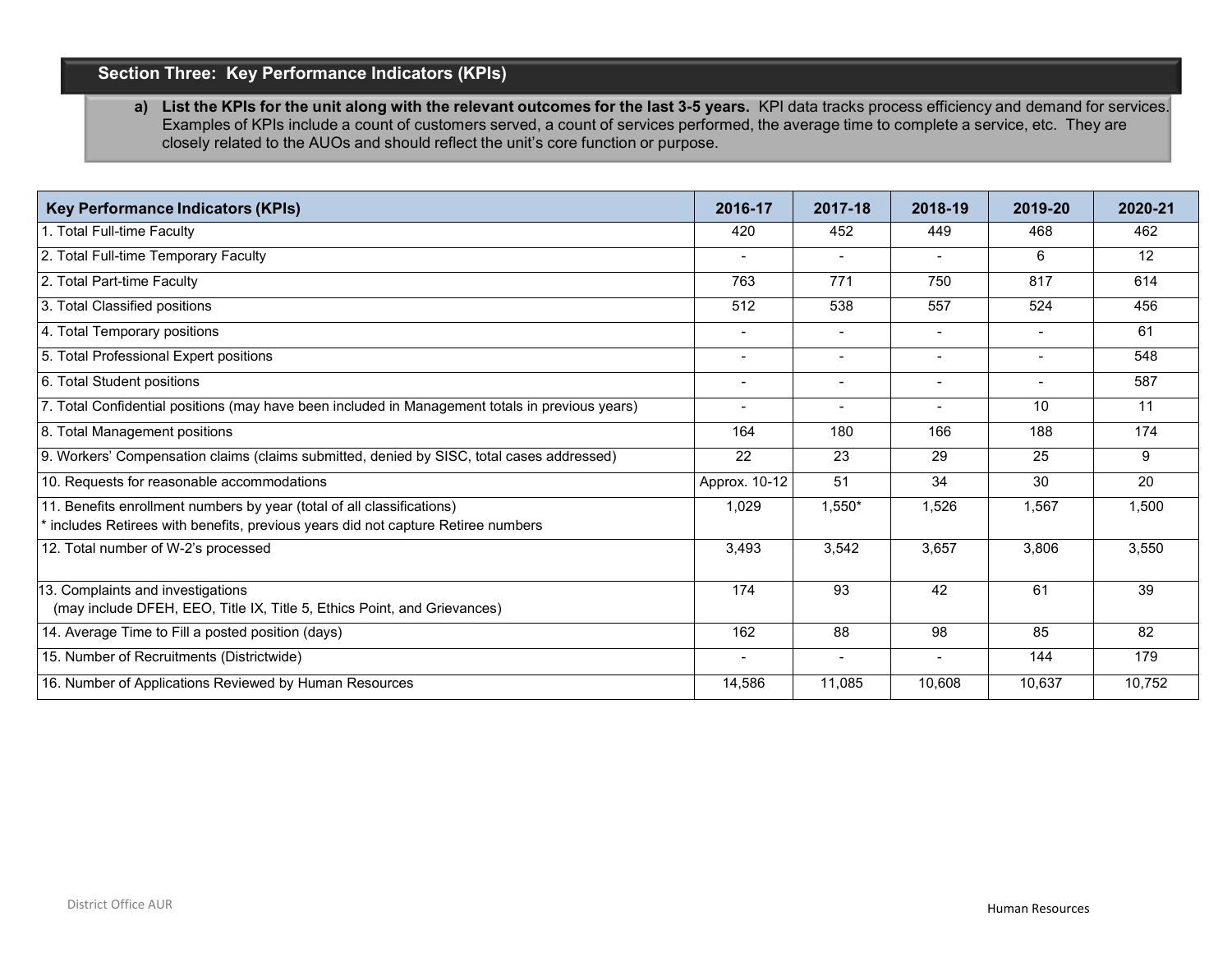**b) What unexpected changes or challenges did your unit encounter this cycle? How does your trend data impact your decision-making process for your unit?** 

COVID-10 has impacted the Department and the District as a whole. The Department moved quickly to a remote work environment and spent many hours changing paper processes to electronic processes.

In the last report, it was stated that our data was delaying implementation of projects. As time permits staff have been working to clean the data in our Banner system. There is still much work to do to ensure our data is scrubbed and accurate.

Again, this year we continue to decrease the average time to fill metric. During our next year of measurement, we will be focusing on days to fill, by classification. The overall data is skewed by faculty positions since these recruitments are posted for a longer period of time due to observing faculty contract days. Screening committees do not start until around February or March of each year.

The decrease of applications received over the past couple of years is due to several factors involving the decrease of faculty recruitments. Since the 2015-16 academic year, the Faculty Obligation Number (FON) has decreased, which directs the District's planning and the number of recruitments that will be posted. In addition, this year due to the pandemic, we have paused recruitments of some positions which has also caused the number of applications received to decrease. We anticipate with the employees who are separating under the Supplement Retirement Plan (SRP) and the increase in the FON, applications will dramatically increase.

The decrease of employees over the last year is due to COVID-19 and the offering of a retirement incentive to district employees. It has been a difficult past two years to hire positions in lower paying positions. Also, we did have a pause in hiring last year due to the uncertainty of the State's economy and the District's budget. This year we anticipate an increase in hiring. Also with COVID case management of employees is more difficult.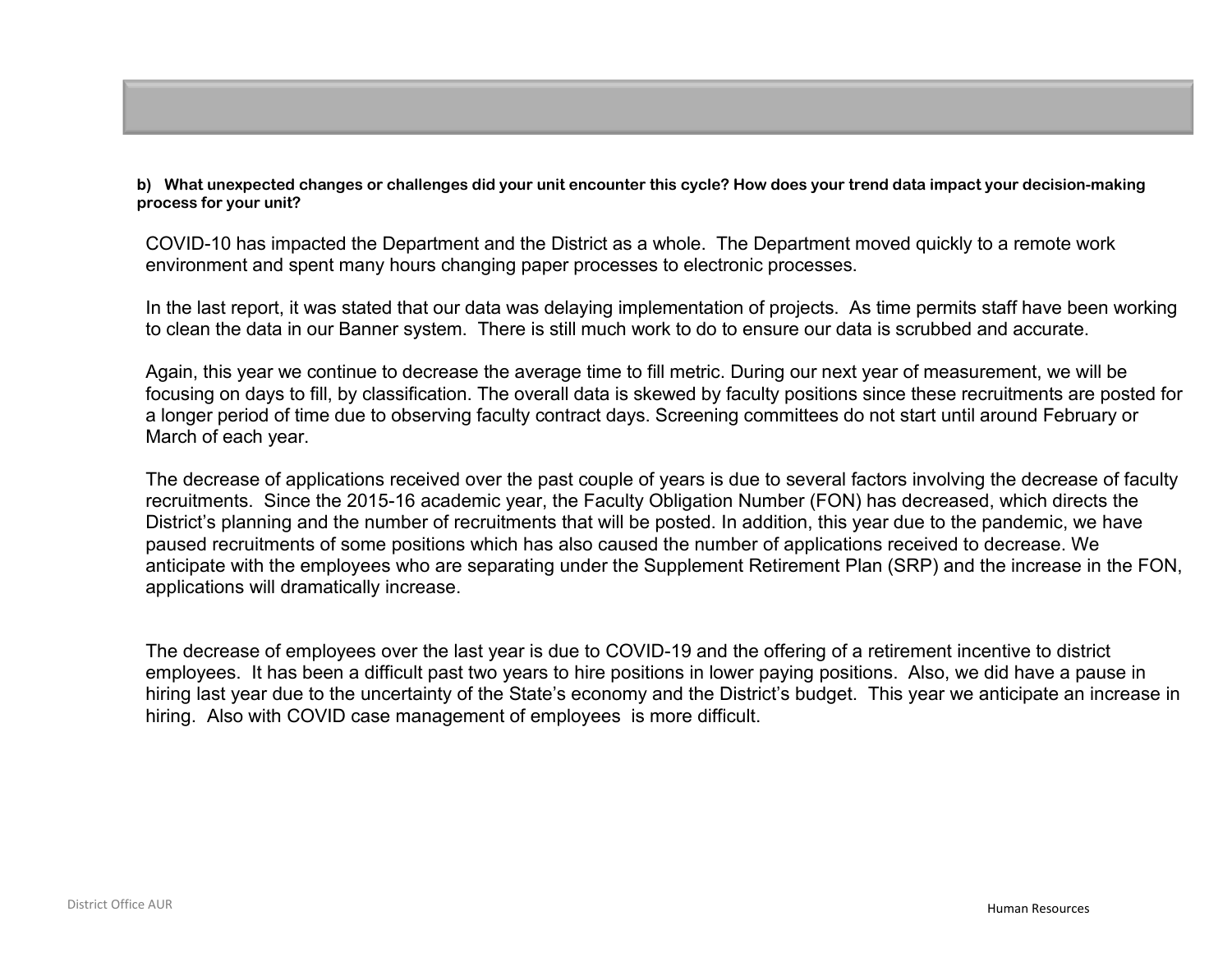# **Section Four: Progress on Unit Goals (ARE WE KEEPING?)**

**a) List the unit's current goals**. For each goal, discuss progress and changes. Provide an action plan for each goal that gives the steps to completing the goal and the timeline. If unit goal is for service to a group outside of the unit, indicate which group in the last column. (Add additional rows as necessary.)

| <b>Unit Goal</b>                                                                             | <b>Which</b><br>institutional<br>goals from the<br><b>KCCD</b><br><b>Strategic Plan</b><br>will be<br>advanced<br>upon<br>completion of<br>this goal? | Progress on goal<br>achievement (choose<br>one)                                     | Status Update -<br><b>Action Plan</b>                                                                                                                                                                                                                                                                                                                                                                                                           | <b>Colleges requesting</b><br>accomplishment of<br>this goal or colleges'<br>planning indicating<br>this need. (Include<br>supporting<br>documentation.) | Other group (besides<br>ones of the colleges)<br>requesting<br>accomplishment of<br>this goal. (Include<br>supporting<br>documentation.) |
|----------------------------------------------------------------------------------------------|-------------------------------------------------------------------------------------------------------------------------------------------------------|-------------------------------------------------------------------------------------|-------------------------------------------------------------------------------------------------------------------------------------------------------------------------------------------------------------------------------------------------------------------------------------------------------------------------------------------------------------------------------------------------------------------------------------------------|----------------------------------------------------------------------------------------------------------------------------------------------------------|------------------------------------------------------------------------------------------------------------------------------------------|
| E-Human<br><b>Resources</b><br>environment-<br>migrate HR forms<br>to electronic<br>versions | Goal #5<br>Strengthen<br>Organizational<br><b>Effectiveness</b>                                                                                       | Completed:<br>(Date)<br>$\Box$ Revised:<br>(Date)<br>$\boxtimes$ Ongoing:<br>(Date) | HR will continue to<br>work on<br>transitioning all of<br>our documents to<br>electronic versions<br>to help us become<br>more efficient and<br>effective<br>HR has moved<br>forward with<br><b>Banner Document</b><br>Imaging (BDM) and<br>gone live. This will<br>end the mass<br>amounts of paper<br>in the department<br>HR has<br>implemented online<br>onboarding with<br>new employee<br>paperwork<br>HR is currently<br>updating all HR |                                                                                                                                                          |                                                                                                                                          |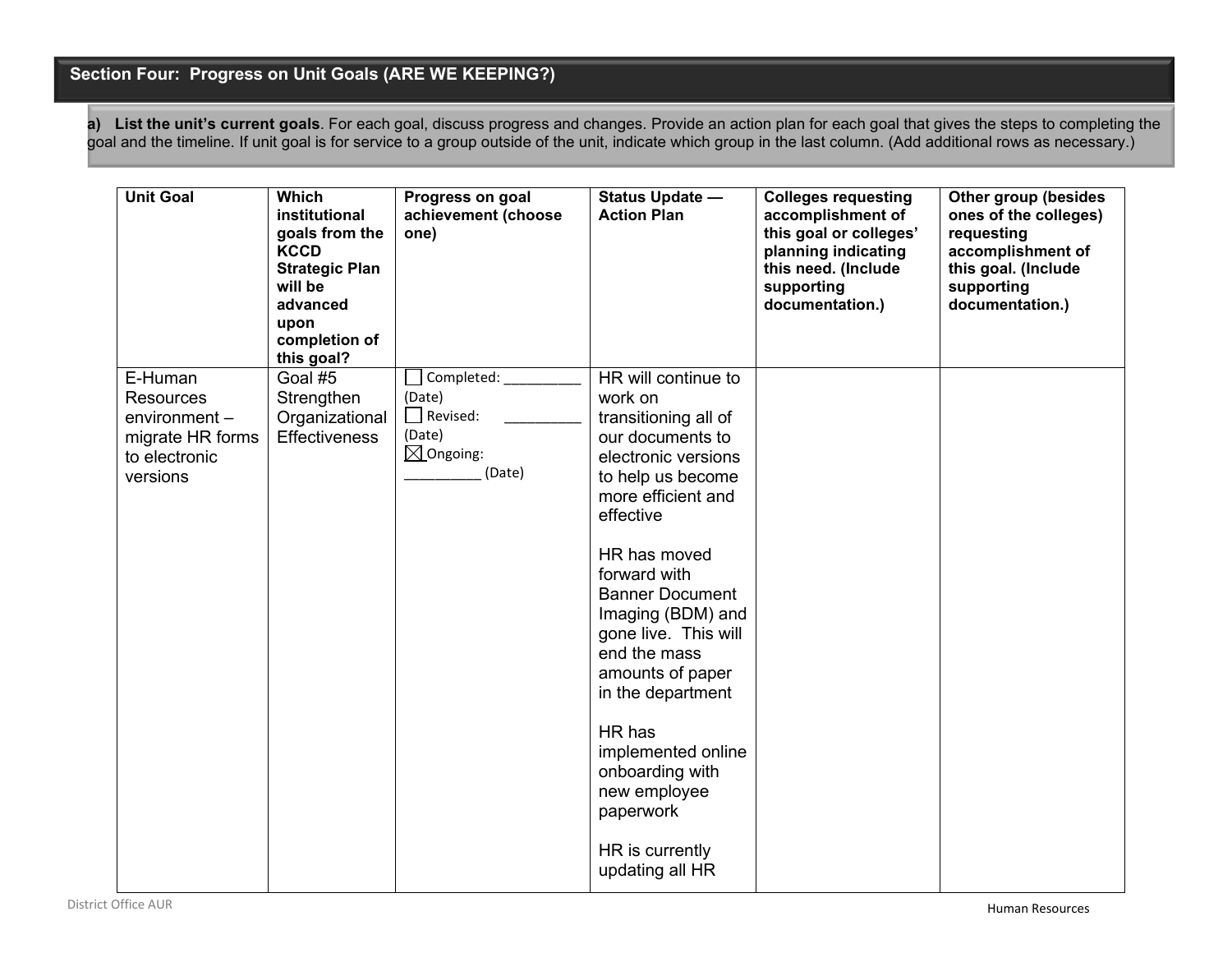|                                                                                                           |                                                                 |                                                                                                                                          | PDF forms to<br>become fillable and<br>508 compliant<br>HR in collaboration<br>with Job Placement<br>at Bakersfield<br>College piloted the<br>electronic<br>personnel action<br>process for student<br>employment<br>eliminating paper<br>and expediting<br>hires                                                                                                      |  |
|-----------------------------------------------------------------------------------------------------------|-----------------------------------------------------------------|------------------------------------------------------------------------------------------------------------------------------------------|------------------------------------------------------------------------------------------------------------------------------------------------------------------------------------------------------------------------------------------------------------------------------------------------------------------------------------------------------------------------|--|
| Implement<br>Cooperative<br>Organization for<br>the Development<br>of Employee<br>Selection<br>Procedures | Goal #5<br>Strengthen<br>Organizational<br><b>Effectiveness</b> | Completed: May 2019<br>(Date)<br>$\boxtimes$ Revised: $\frac{\text{July }2021}$<br>(Date)<br>$\mathbf{\underline{1}}$ Ongoing:<br>(Date) | This tool has not<br>been utilized much<br>since<br>implementation.<br>HR was able to<br>end the contract<br>with CODESP and<br>are no longer using<br>this tool.<br>HR in collaboration<br>with the District's<br><b>EEO Advisory</b><br>Committee will be<br>revising the EEO<br>Plan and will<br>incorporate best<br>practices for the<br>selection of<br>employees |  |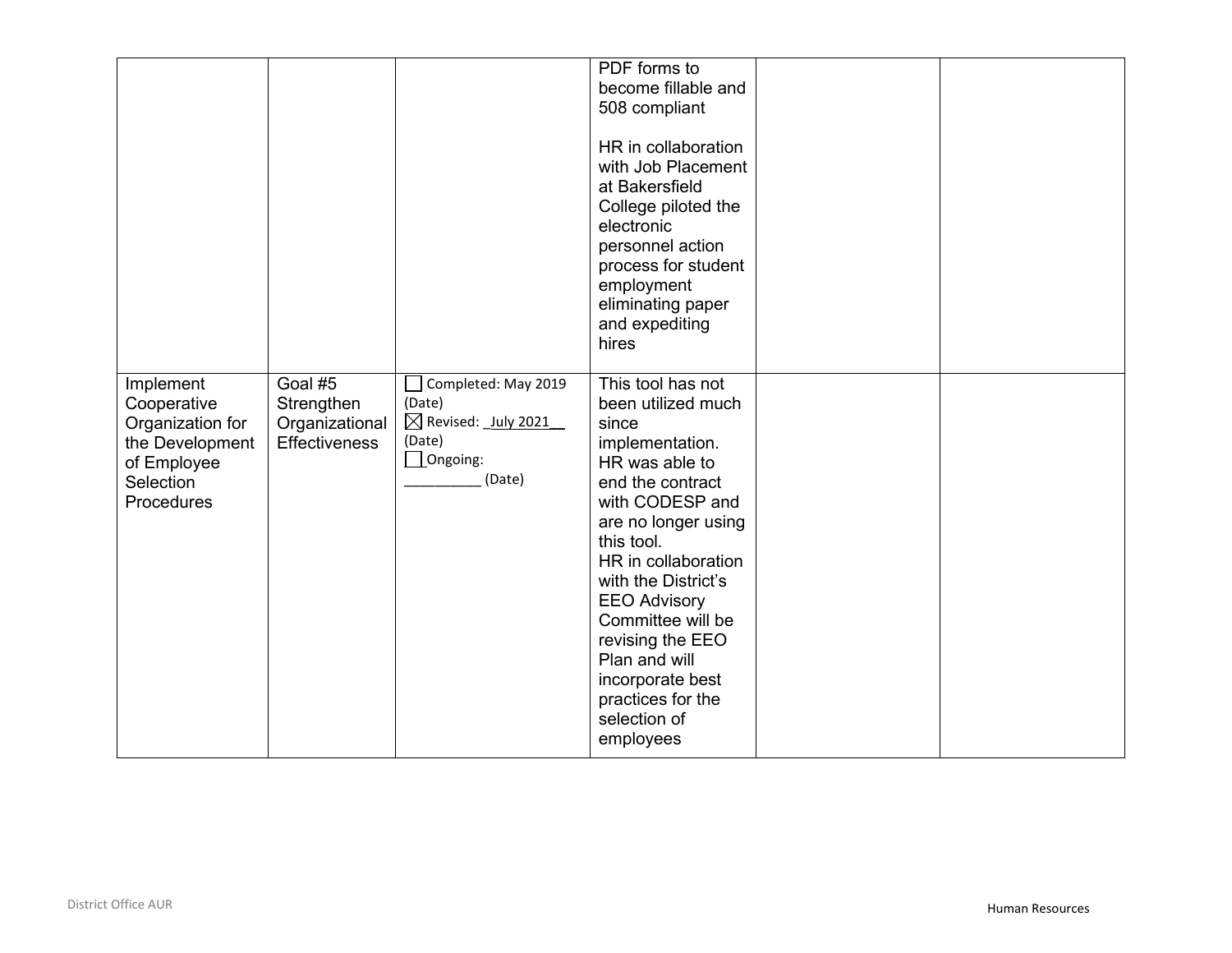| Implement Lean      | Goal #5              | Completed: (Date)                 | Lean Six Sigma             |                          |  |
|---------------------|----------------------|-----------------------------------|----------------------------|--------------------------|--|
| Six Sigma           | Strengthen           | $\boxtimes$<br>Revised: July 2021 | training was               |                          |  |
|                     | Organizational       | (Date)                            | provided to all            |                          |  |
|                     | <b>Effectiveness</b> | $\boxtimes$ Ongoing: August 2019  | district office            |                          |  |
|                     |                      | (Date)                            | employees in the           |                          |  |
|                     |                      |                                   | Fall of 2019.              |                          |  |
|                     |                      |                                   | Continued training         |                          |  |
|                     |                      |                                   | will be needed to          |                          |  |
|                     |                      |                                   | ensure adequate            |                          |  |
|                     |                      |                                   | employee training          |                          |  |
|                     |                      |                                   | results in increased       |                          |  |
|                     |                      |                                   | efficiencies and           |                          |  |
|                     |                      |                                   | effectiveness              |                          |  |
|                     |                      |                                   | Remote work has            |                          |  |
|                     |                      |                                   | accelerated some           |                          |  |
|                     |                      |                                   | streamlining               |                          |  |
|                     |                      |                                   | processes and              |                          |  |
|                     |                      |                                   | delayed others.            |                          |  |
|                     |                      |                                   | With the change of         |                          |  |
|                     |                      |                                   | staffing Lean Six          |                          |  |
|                     |                      |                                   | Sigma will be re-          |                          |  |
|                     |                      |                                   | evaluated on how           |                          |  |
|                     |                      |                                   | to proceed once            |                          |  |
|                     |                      |                                   | we return to full in       |                          |  |
|                     |                      |                                   | person work                |                          |  |
| Implement a         | Goal 5:              | Completed: (Date)                 | Begin holding              | Porterville College      |  |
| <b>Districtwide</b> | Strengthen           | Revised:                          | <b>Districtwide</b>        | and Cerro Coso           |  |
| safety and          | Organizational       | (Date)                            | meetings in                | <b>Community College</b> |  |
| security            | <b>Effectiveness</b> | $\boxtimes$ Ongoing: August 2019  | January 2020. The          |                          |  |
| committee to        |                      | (Date)                            | <b>Executive Director,</b> |                          |  |
| address both        |                      |                                   | <b>Risk Management</b>     |                          |  |
| district and        |                      |                                   | will reach out to the      |                          |  |
| college specific    |                      |                                   | colleges for               |                          |  |
| needs and           |                      |                                   | representation from        |                          |  |
| provide support     |                      |                                   | all employee               |                          |  |
| to college safety   |                      |                                   | groups. Updates            |                          |  |
| and security        |                      |                                   | on district-wide           |                          |  |
| personnel to        |                      |                                   | initiatives will be        |                          |  |
| address the         |                      |                                   | addressed and              |                          |  |
| emergency           |                      |                                   | reported out in the        |                          |  |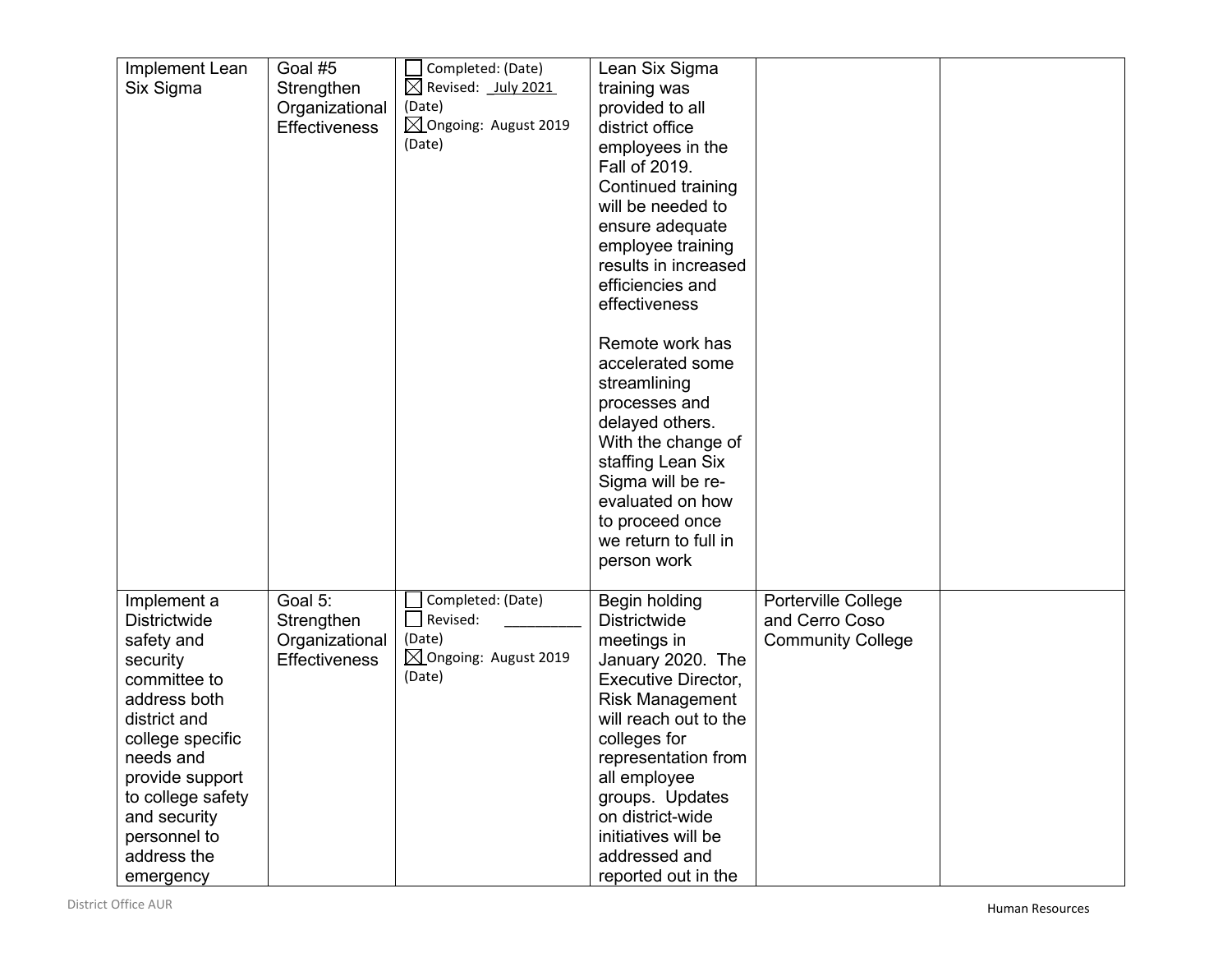| notification<br>system, Clery<br>reporting, and | meetings as well<br>as specific goals |  |
|-------------------------------------------------|---------------------------------------|--|
|                                                 |                                       |  |
| <b>Board Policy</b>                             | Prior to COVID-19                     |  |
| revisions.                                      | these meetings                        |  |
|                                                 | were held. At this                    |  |
|                                                 | time the district is                  |  |
|                                                 | holding COVID                         |  |
|                                                 | Response Team                         |  |
|                                                 | meetings weekly to                    |  |
|                                                 | address our current                   |  |
|                                                 | needs.                                |  |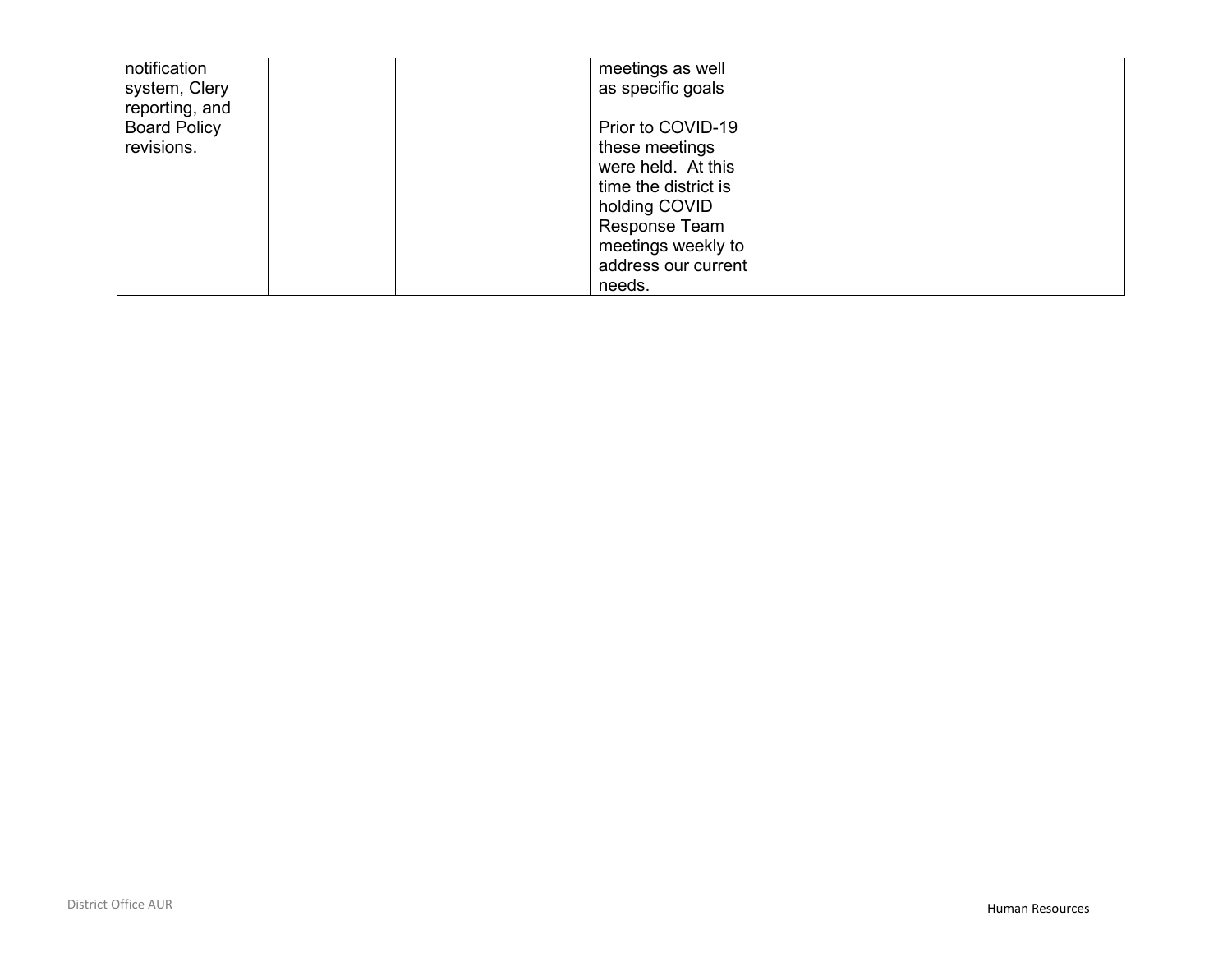## **a) List new or revised goals, if applicable. (Add additional rows as necessary.)**

| <b>Replacement Goal</b> | Which institutional<br>goals from the<br><b>KCCD Strategic</b><br>Plan will be<br>advanced upon<br>completion of this<br>qoal? | Status Update - Action<br>Plan | Colleges requesting<br>accomplishment of this<br>goal or colleges' planning<br>indicating this need.<br>(Include supporting)<br>documentation.) | Other group (besides<br>ones of the colleges)<br>requesting<br>accomplishment of this<br>goal. (Include supporting<br>documentation.) |
|-------------------------|--------------------------------------------------------------------------------------------------------------------------------|--------------------------------|-------------------------------------------------------------------------------------------------------------------------------------------------|---------------------------------------------------------------------------------------------------------------------------------------|
|                         |                                                                                                                                |                                |                                                                                                                                                 |                                                                                                                                       |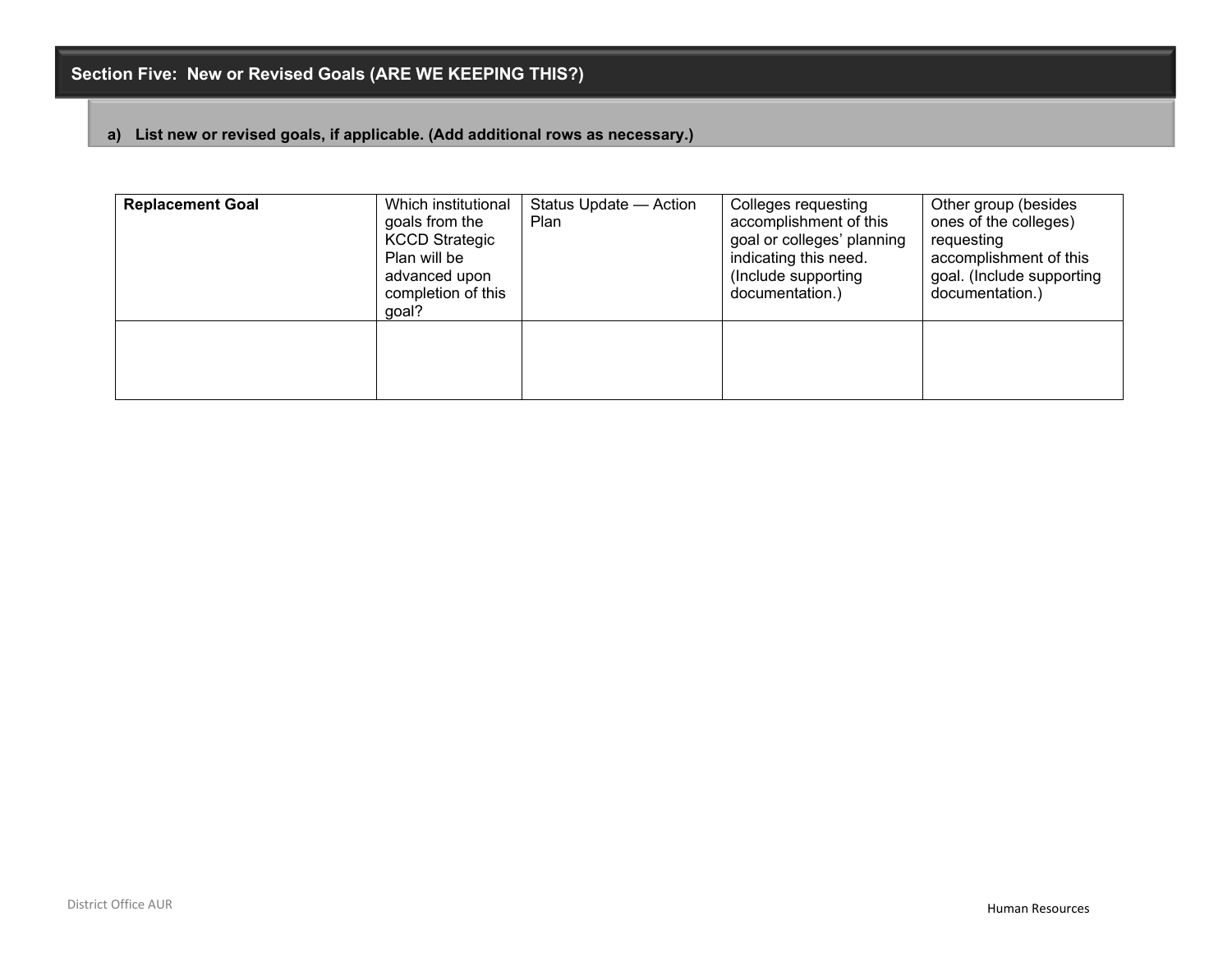# **Section Six: Current Unit Resources**

a) List the unit's current resource levels by outlining existing staff, listing (major) technology/equipment the unit uses, describing the space **the unit occupies, and the unit's current budget.**

| <b>Resources</b>                                  |                      |                                                     | <b>Current Level</b>                                                                                                                                                                                                                                                                                                                            |
|---------------------------------------------------|----------------------|-----------------------------------------------------|-------------------------------------------------------------------------------------------------------------------------------------------------------------------------------------------------------------------------------------------------------------------------------------------------------------------------------------------------|
| <b>Staffing</b><br>(list current staffing levels) | <b>HR Assistants</b> |                                                     | Vice Chancellor, Director Human Resources, Executive Director Risk Assessment & Management, 1 Assistant<br>Director, 3 HR College Managers, Payroll Manager, Administrative Assistant, 3 HR Specialists, Benefits Specialist,<br>Risk Management and Safety Coordinator, 2 HR Technicians, 1 Department Assistant III, 2 Payroll Specialists, 6 |
| <b>Technology / Equipment</b>                     |                      | Banner, NeoGov, Lean Six Sigma, Computers, Scanners |                                                                                                                                                                                                                                                                                                                                                 |
| Space / Facilities                                |                      |                                                     |                                                                                                                                                                                                                                                                                                                                                 |
| <b>Budget (Unrestricted) Total</b>                |                      | \$4,674,947.91                                      | <b>Notes</b> (if any)                                                                                                                                                                                                                                                                                                                           |
| 1000 (Academic Salaries)                          |                      | \$206,969.58                                        |                                                                                                                                                                                                                                                                                                                                                 |
| 2000 (Classified Salaries)                        |                      | \$1,972,491.16                                      |                                                                                                                                                                                                                                                                                                                                                 |
| 3000 (Employee Benefits)                          |                      | \$1,128,022.27                                      |                                                                                                                                                                                                                                                                                                                                                 |
| 4000 (Supplies & Materials)                       |                      | \$28,200.00                                         |                                                                                                                                                                                                                                                                                                                                                 |
| 5000 (Operating Expenses and                      |                      | \$1,267,264.90                                      |                                                                                                                                                                                                                                                                                                                                                 |
| 6000 (Capital Outlay)                             |                      | \$72,000.00                                         |                                                                                                                                                                                                                                                                                                                                                 |
| 7000 (Other Outgo)                                |                      | \$0                                                 |                                                                                                                                                                                                                                                                                                                                                 |
| <b>Budget (Restricted) Total (EEO)</b>            |                      | \$79,743.71                                         |                                                                                                                                                                                                                                                                                                                                                 |
| <b>Budget (Contract/Community Ed)</b>             |                      | \$                                                  |                                                                                                                                                                                                                                                                                                                                                 |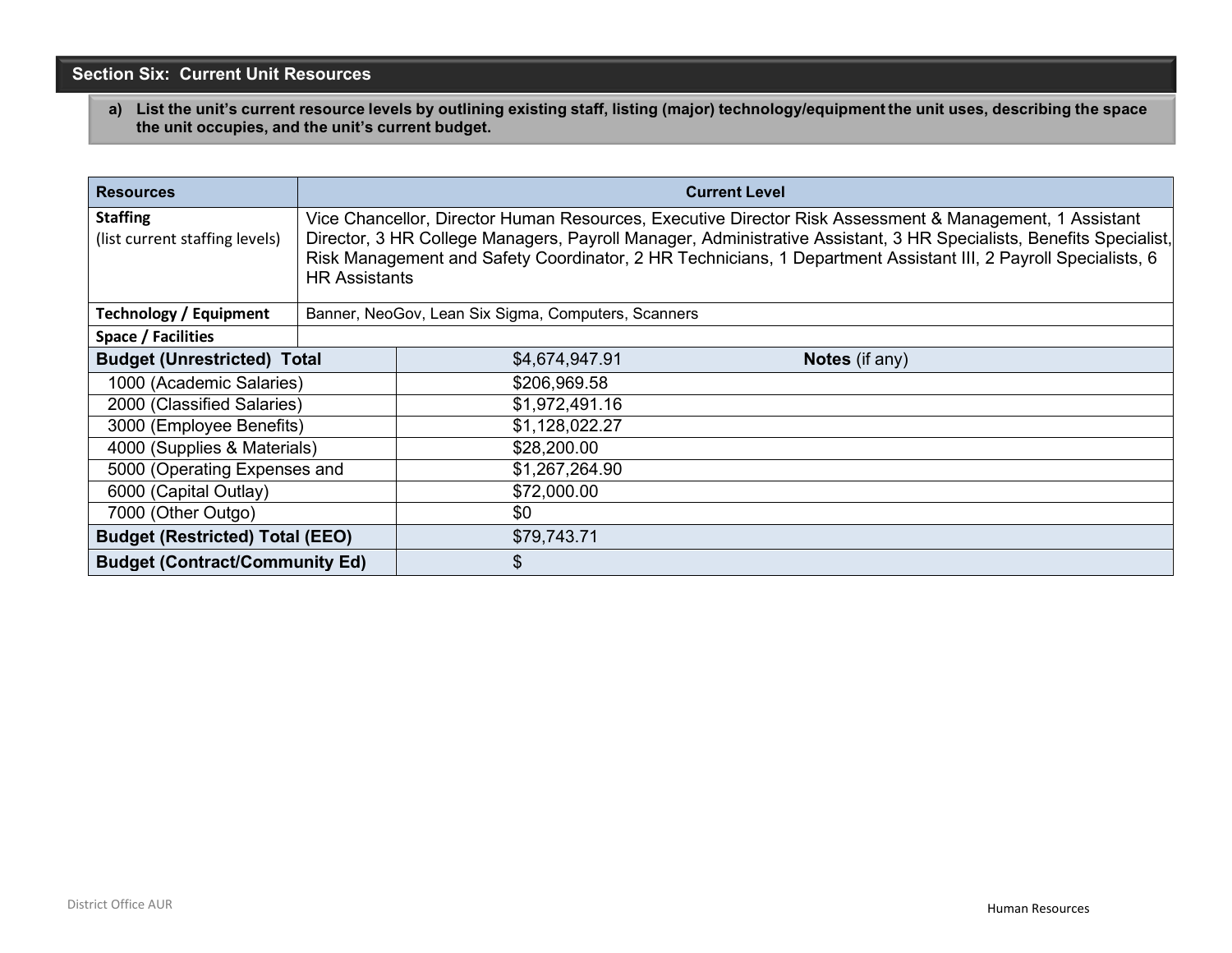| a)                                                                                                                                                                                                                                     |                                                                                                                                          | Discuss the impact of new resources your unit is requesting for next year's cycle that are in addition to what your unit currently has in this cycle.<br>Indicate the expected cost along with the rationale. If a college is not requesting the new resource, leave the "College(s) requesting" column blank.                                |                                                                                                                                 |                |
|----------------------------------------------------------------------------------------------------------------------------------------------------------------------------------------------------------------------------------------|------------------------------------------------------------------------------------------------------------------------------------------|-----------------------------------------------------------------------------------------------------------------------------------------------------------------------------------------------------------------------------------------------------------------------------------------------------------------------------------------------|---------------------------------------------------------------------------------------------------------------------------------|----------------|
| <b>Resource Category</b>                                                                                                                                                                                                               | <b>Resource Requested</b><br>(Include Cost)                                                                                              | Rank the proposals in order of their importance to the unit ("1" is most important; "5" is least important)<br>Discuss how the new resource will<br>impact your unit's effectiveness in<br>providing service to the colleges or<br>other groups and what college planning<br>reflects or suggests this need.                                  | <b>College(s) requesting</b><br>this new resource to<br>your unit. (Leave blank<br>if no college requests<br>the new resource.) | Rank           |
| <b>Positions:</b><br>Discuss the impact new and/or<br>replacement management and/or<br>staff will have on your unit's<br>service to the colleges.                                                                                      | $\boxtimes$ 1: Classified Staff<br>$\boxtimes$ 2: Administrator<br>(cost TBD)                                                            | Once the Vice Chancellor, Human<br>Resources is selected, the remaining<br>permanent positions will be filled                                                                                                                                                                                                                                 |                                                                                                                                 | $\mathbf 1$    |
| <b>Professional Development:</b><br>Describe briefly, the effectiveness<br>of the professional development<br>your unit will be engaged in<br>(either providing or attending)<br>during the next cycle                                 | $\boxtimes$ 1: Provide Professional<br>Development<br>$\boxtimes$ 2: Attend Professional<br>Development<br>(estimated \$23,000)          | FRISK training will provide support for<br>managers when coaching, evaluating and<br>disciplining employees<br>Sexual harassment training will be<br>provided to all employees<br>LCW Consortium trainings will be available<br>to management employees<br>Title IX compliance training will be<br>provided for human resources<br>management |                                                                                                                                 | 3              |
| <b>Facilities:</b><br>If your unit receives a building<br>remodel or renovation, additional<br>furniture or beyond routine<br>maintenance, explain how this<br>request or requests will impact<br>your unit's service to the colleges. | $\Box$ 1: Space Allocation<br>$\Box$ 2: Renovation<br>$\Box$ 3: Furniture<br>$\Box$ 4: Other<br>$\Box$ 5: Beyond Routine<br>Maintenance  | N/A                                                                                                                                                                                                                                                                                                                                           |                                                                                                                                 |                |
| Technology:<br>If your unit receives technology<br>(audio/visual - projectors, TV's,<br>document cameras) and<br>computers, explain how this<br>request or requests will impact<br>your unit's service to the colleges.                | $\Box$ 1: Replacement<br>Technology<br>$\boxtimes$ 2: New Technology<br>$\Box$ 3: Software<br>$\Box$ 4:<br>Other<br>(cstimated \$17,000) | Having scanners at each work station will<br>increase productivity and decrease time to<br>process new employees.                                                                                                                                                                                                                             |                                                                                                                                 | $\overline{2}$ |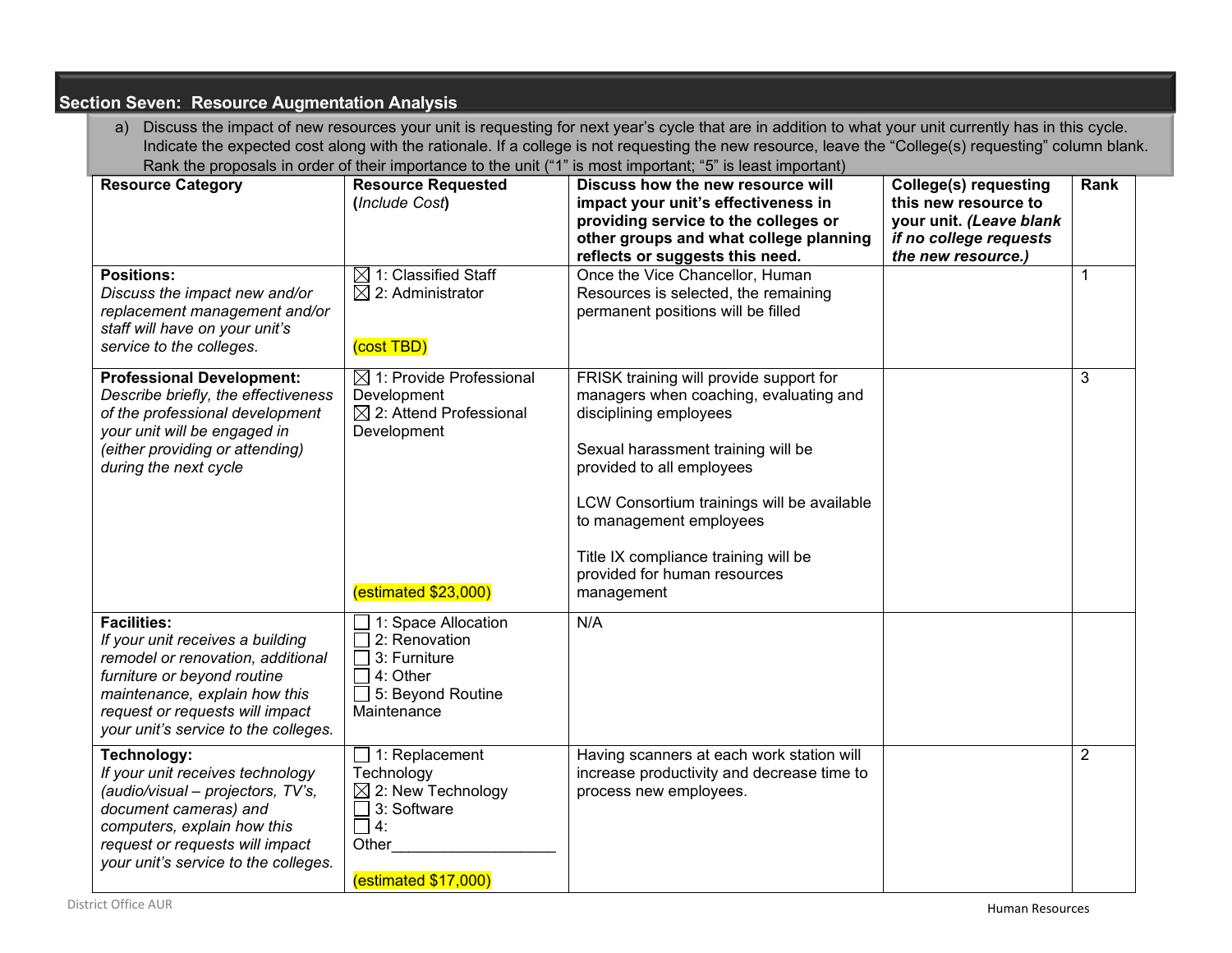| <b>Other Equipment:</b>                                                | 1: Replacement | N/A                           |  |
|------------------------------------------------------------------------|----------------|-------------------------------|--|
| If your unit receives equipment                                        | $2:$ New       |                               |  |
| that is not considered audio/visual                                    | $\Box$ 3:      |                               |  |
| or computer equipment                                                  | Other          |                               |  |
| technology, explain how this                                           |                |                               |  |
| request or requests will impact                                        |                |                               |  |
| your unit's service to the colleges.                                   |                |                               |  |
| Total cost of resource needs over and above current budget allocation: |                | \$40,000 plus personnel costs |  |